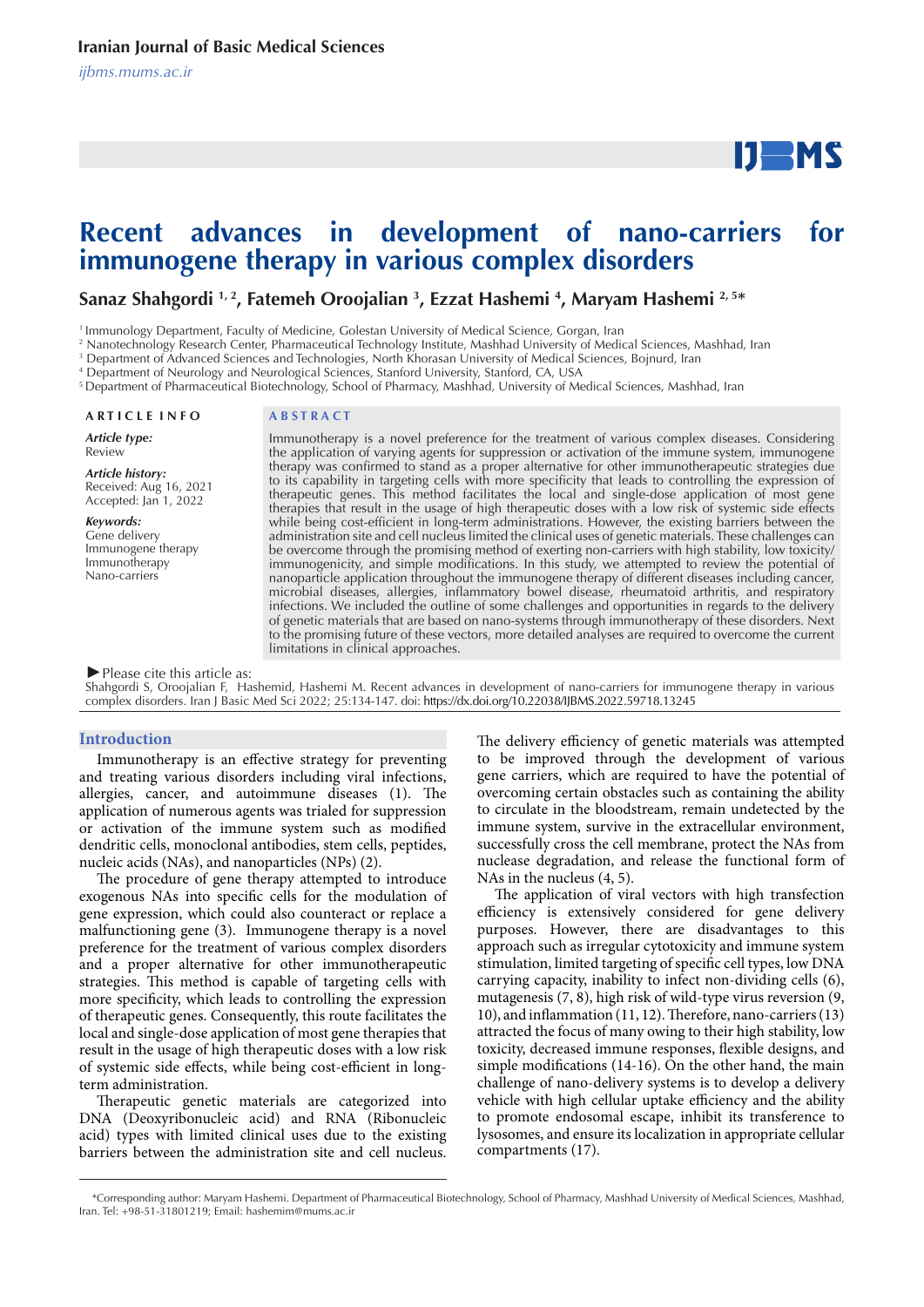NPs proved to stand as a promising method for overcoming the mentioned challenges (NPs) due to offering notable advantages such as the ability to prevent degradation, deliver high concentrations of the payload for targeting the desired site, and function as a controlled release system (18-20). All of the nano-carriers that were exerted in immunogene therapy, including polymeric NPs, lipid-based NPs, liposomes, carbon nanotubes, and gold NPs (3, 21, 22), could be designed to produce efficient longterm immune responses (23).

The objective of this study was to review the applications of nano-carriers, which are based on immunogene therapy, for the treatment of various diseases.

#### **Genetic materials used in immunotherapy**

Various genetic materials were applied in immunogene therapy including synthetic oligonucleotide (ODN), plasmid DNA, and RNA interference (RNAi).

#### *Oligonucleotides*

ODNs are known as short, single-stranded synthetic DNA molecules and according to several studies, they contain unmethylated CpG (Cytosine-Phosphate-Guanine) motifs that are capable of arranging potent immune systems, which consequently improve the obtained responses to vaccines, reduce allergic responses, and provide protective effects in immunotherapy and cancer therapy  $(24)$ . Figure 1 depicts the action mechanisms of ODNs throughout the immune system.

Recognized by toll-like receptor 9 (TLR9) (25) in antigen-presenting cells (APCs), the activation of CpG ODN oligonucleotides requires the Myeloid differentiation primary response 88(MYD88)-IRF7 (interferon regulatory





As CpG ODN oligonucleotides are internalized in APCs, activated APCs release various cytokines and chemokines, causing effector immune cell differentiation and activation; TLR: toll-like receptor, IRF: interferon regulatory transcription factor, NF-κB: nuclear factor kappa-light-chainenhancer of activated B cells, Mon: monocytes, MQ: macrophage

transcription factor) signaling, which leads to up-regulation of IRF and nuclear factor-κB (NF-κB). The activated APCs are able to stimulate the secretion of immunomodulatory cytokines, including interleukin-6 (IL-6), IL-1, IL-2, IL-10, IL-12, IL-18, Tumor necrosis factor-α (TNFα), and Interferon-α/β (IFN α/β) (26), that consequently activate the innate immune effector cells (e.g., natural killer cells [NK]). These cytokines provide the production of other immune-stimulatory cytokines and chemokines, as well as improve the adoptive immunity through the induction of Ag-specific T cells (27-29) and increase neutrophil migration, monocyte, and macrophage activation, and acute-phase protein production (30, 31). Another capability of CpG ODNs is to initiate the activation of B cells as an APC in order to produce IgM and cytokines such as IL-6 and IL-10. Additionally, IL-6 can facilitate the activation and differentiation of long-lived plasma cells for secretion of other kinds of antibodies such as IgG (32).

According to recent studies, CpG formulations could inhibit immune responses through enzyme up-regulation of indoleamine-pyrrole 2, 3-dioxygenase (IDO), and T regulatory cell (Treg)-mediated suppression (33). The induction of general immune responses stands as the main difficulty of naked CpGs, which is caused by the release of inflammatory cytokines and systemic activation of lymphocytes (33). However, this issue can be surpassed by exertion of specific vehicles designed for carrying CpGs.

#### *Plasmid DNA*

Another candidate for immunogene therapy is plasmid DNA (pDNA) due to its ability in expressing particular antigens (34). The produced antigens can increase the antigen expression of traveling APCs towards draining lymph nodes that present the antigenic peptide-MHC complexes for T cell stimulation, which results in the generation of long-term cellular immunity. Furthermore, humoral immunity can be generated through this process since it initiates the antibody production cascade (35- 38). The sequences of CpG throughout bacterial plasmid were exerted as potent adjuvants in pDNA-mediated vaccination (25, 39, 40). In addition to adaptive immunity, the unmethylated CpG oligonucleotide sequences can turn the functionality of pDNA into a potent innate immunity inducer. Figure 2 displays the immune cell modulation that involves the internalization of NPs, which carry the plasmids throughout the suppression of allergic reactions.

The internalized NPs, which carry plasmid DNA into the targeted APCs end up engulfed by endosomes and the plasmid DNA is translated to the intended protein to result in the activation of APCs. The activated APCs induce T helper cell (Th1) differentiation to suppress the Th2 cells through IFN-γ secretion and decrease the allergic cytokine secretions (IL-4 and IL-5). Moreover, these APCs can create Treg cells with the ability to suppress Th2 cells, as well as arrange the secretion of IgG2a and IgA from B cells through inhibitory cytokines, suppress mucus production, and inhibit other allergic immune cells such as basophils, mast cells, and eosinophils (41, 42).

#### *RNA interference (RNAi)*

RNA interference (RNAi) mediated by short interfering RNA (siRNA), short hairpin RNA (shRNA), and microRNA (miRNA) (43) is a natural cellular process that acts as a gene silencer throughout the eukaryotic system at transcriptional, posttranscriptional, or translational levels (44-46). In this process, siRNA molecules function as the key mediators for inhibiting target gene expressions. Owing to their high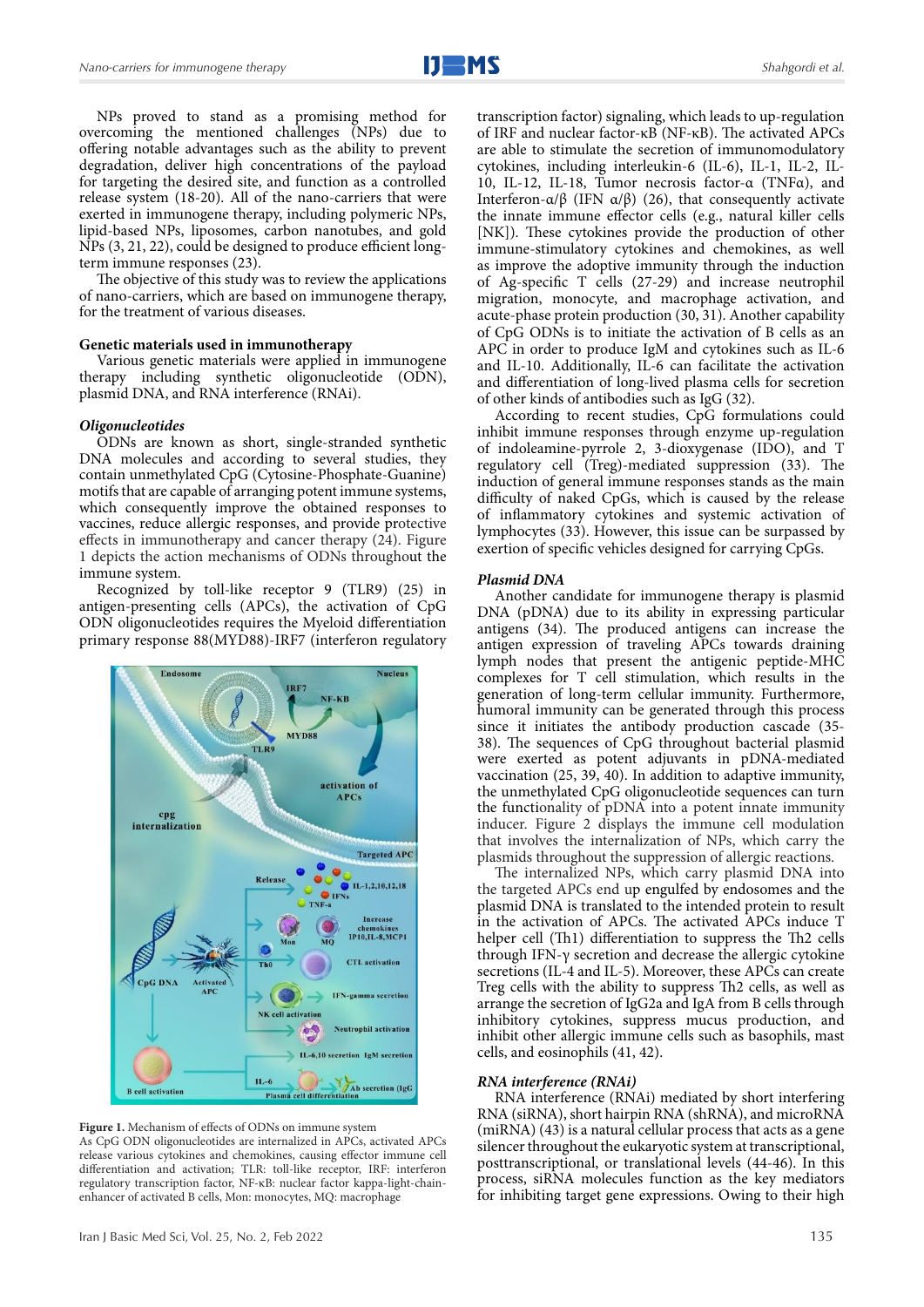

**Figure 2.** Immune cell modulation through internalization of NP carrying plasmids in suppression of allergic reactions

efficiency, these molecules are considered promising gene silencers and biotherapeutic agents for a wide array of diseases. In addition,  $s\ddot{R}NA$  can serve as the guide sequence for creating the cleavage of target-specific Messenger RNA (mRNA) through activation of highly conserved regulatory mechanisms (47). It has been strongly proven that siRNA can be recognized by endosomal (e.g., TLR 3, 7, 8) and cytoplasmic pathways such as retinoic acid-inducible gene I, melanoma differentiation-associated antigen 5, and RNAactivated protein kinase. This process leads to activation of various transcription factors, including NF-κB, interferon regulatory factor 3 (IRF-3), and IRF-7, and consequently result in IFN secretion. Furthermore, T cells, NK cells, and DCs can be also activated through this process (48).

Figure 3 demonstrates the silencing mechanism of programmed death-ligand 1 (PDL1) by PDL-1 siRNA which is a model for reduction of tumor cell survival. Accordingly, long double-stranded RNA (dsRNA) was cleaved through the dicer enzyme (endoribonuclease) next to the production of siRNA, which enabled the cells to assemble the RNA-induced silencing complex (RISC). siRNA becomes unwound upon incorporation of siRNA into RISC and forms a single-strand siRNA that binds to its PDL1 complementary mRNA and creates mRNA cleavage; considerably, this type of mRNA cannot be translated to PDL1 protein (49). Due to lack of PDL1 expression on tumor cell surfaces, immune cells with PD1 on their surface cause a reduction in tumor cell survival, which include cytotoxic T cells (CTL), macrophages (MQ), NK cells, and invariant natural killer T cells (iNKT) (50, 51).

#### **Nano-carriers in immunogene therapy**

Nowadays, various biodegradable and biocompatible NPs are exerted in the form of gene delivery vehicles. In addition to their applications as protective genetic materials against



**Figure 3.** Silencing of programmed death-ligand 1 (PDL1) to decrease tumor cell survival

enzymatic degradation, nano-carriers can efficiently deliver therapeutic agents to the targeted cells. In the following section, we discussed the potential of nano-carriers in immunogene therapy of various diseases including cancer, microbial diseases, allergies, inflammatory bowel disease, rheumatoid arthritis, and respiratory infections.

#### **Cancer**

According to recent findings, the applied nano-carriers for gene delivery are capable of modulating immune responses and affecting the tumor microenvironment (TME). In this regard, several studies attempted to focus on this method for treatment of colon and ovarian cancers and melanoma. Figure 4 exhibits the immunomodulatory effects of NPs on cancer. It can be observed that the entrance of NPs containing various immune modulatory genes into the tumor environment leads to the occurrence of changes including the minimized infiltration of tumor-associated microphages (TAM), modulation of cellular immunity cells (e.g., CTL, Treg, and B lymphocytes), innate immune cell modulation (e.g., NK cells), and modulated secretion of soluble mediators from immune cells (e.g., cytokines and chemokines). All of these alterations may result in to tumor cell necrosis or apoptosis.

Table 1 displays some of the exerted nano-carriers for forming a complex with various genetic materials for cancer immunotherapy.



**Figure 4.** Immune modulatory effects of NPs in the tumor microenvironment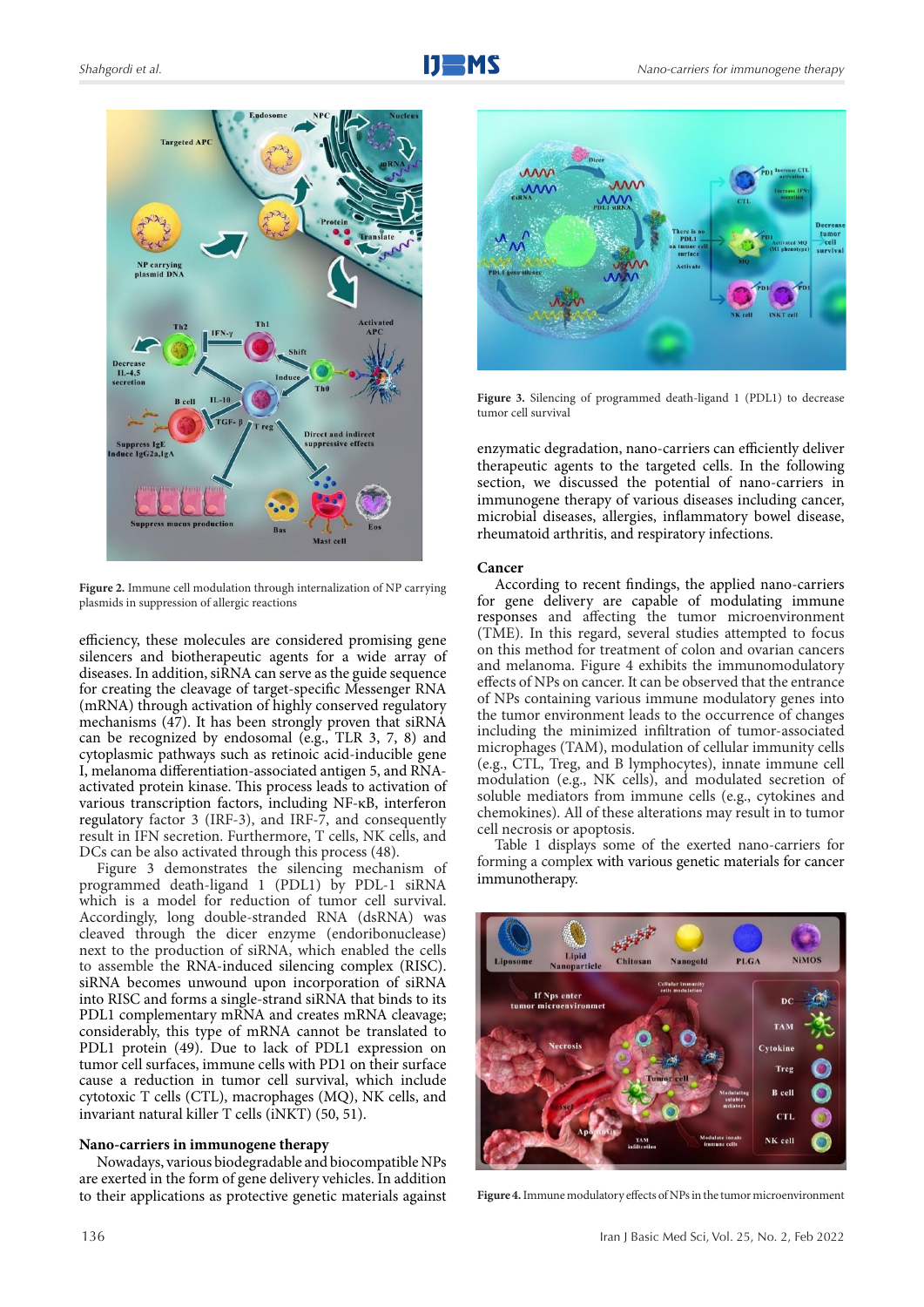#### *Melanoma*

Melanoma has yielded numerous immunogenic epitopes such as tyrosinase-related protein (TRP-2) in the form of a tumor-associated antigens (52) and low levels of MHC-I (75). Application of MHC-I-dependent CTLs proved to be essential for suppression of tumor growth and inhibition

**Table 1.** Nanoparticles (NPs)-based immunogene delivery used in cancer treatment

| Cancer type                    | Gene therapeutic agents | <b>NPs</b>                                       | Functional mechanisms                                                             | Ref. |
|--------------------------------|-------------------------|--------------------------------------------------|-----------------------------------------------------------------------------------|------|
| Melanoma                       | Tlr9 agonist            | Liposome                                         | High-activity CTL generation                                                      | (52) |
|                                | Trp2 peptide            |                                                  | DC Activation                                                                     |      |
| Melanoma                       | Tlr9 agonist            | Lipid-calcium-phosphate (LCP)                    | Modest CTL response                                                               | (53) |
|                                | Trp2 peptide            |                                                  | Moderate DC activation                                                            |      |
| Melanoma                       | Tlr9 agonist            | Gelatinase NP                                    | T Cell activation<br>Immune response amplification                                | (33) |
| Melanoma                       | Hsp-70 gene             | Magnetic cationic liposomes (MCL)                | <b>CTL</b> activation                                                             | (54) |
|                                |                         |                                                  | Elicit Pro-inflammatory cytokines                                                 |      |
|                                |                         |                                                  | MHC-I Up-regulation                                                               |      |
| Melanoma                       | C-myc Antisense         | Liposome                                         | Immune Cell activation                                                            | (26) |
|                                |                         |                                                  | Increased CD69,86 expression<br>Increased CD8 <sup>+</sup> T Cells                |      |
|                                |                         |                                                  | Increased IFN-γ, IgG1, and IgG2a secretion                                        |      |
|                                |                         |                                                  | Induction of humoral immune responses                                             |      |
|                                |                         |                                                  | Induction of balance between Th1 and Th2                                          |      |
| Melanoma                       | Ovalbumin               | Lipid NP                                         | Breaking self-antigen tolerance<br>Increased CD8+T Cell levels                    | (55) |
|                                |                         |                                                  | Increased innate immune system pattern Recognition                                |      |
|                                |                         |                                                  | receptors                                                                         |      |
|                                |                         |                                                  | Type I IFN up-regulation                                                          |      |
| Melanoma                       | Ovalbumin-TLR9 ligand   | MgAl layered double hydroxide                    | Increased IgG2a/IgG1 ratio                                                        | (56) |
|                                |                         | (MgAL-LDH)                                       | Induced Th1/Th2 balance<br>Increased CD8+T Cell recruitment                       |      |
| Leukemia                       | PDL1-siRNA              | Lipid NP                                         | Increased CD8+T Cell proliferation                                                | (57) |
|                                |                         |                                                  | CTL degranulation upon Ag re-stimulation                                          |      |
| Leukemia                       | β-galactosidase         | Chitosan                                         | Increased MMP-9 levels                                                            | (58) |
|                                |                         |                                                  | No Pro-inflammatory and IL-10 changes                                             |      |
| Leukemia                       | $IL-12$                 | Chitosan                                         | APC activation<br>Increased IL-12 and IFN- $\gamma$ levels                        | (59) |
|                                |                         |                                                  | Modulated immune system                                                           |      |
| Leukemia                       | $IL-12$                 | LNP (lipid nanoparticles)                        | Increased IL-12 and IFN-γ levels                                                  | (60) |
|                                |                         |                                                  | Activated innate immunity                                                         |      |
|                                |                         |                                                  | Recruited monocytes, NK cells, and T cells                                        |      |
| Ovarian cancer                 | PDL1-siRNA              | Polyethylenimine                                 | Activated MYD88 and STING signaling pathways<br>TLR 3, 5, 7 and MYD88 stimulation | (50) |
|                                |                         | (PEI)                                            | IFN- $\gamma$ secretion                                                           |      |
|                                |                         |                                                  | Innate immune system activation                                                   |      |
|                                |                         |                                                  | Tumor-associated DC activation                                                    |      |
| Ovarian cancer                 | PDL1-siRNA              | PEI                                              | Silenced PDL-1<br>PDL-1 knockdown                                                 |      |
|                                |                         |                                                  | Increased CAR-T Cell function                                                     | (51) |
| Ovarian cancer                 | miR-155 ds-RNA          | PEI                                              | DC activation                                                                     | (61) |
|                                | duplexes                |                                                  | Increased Ag presentation                                                         |      |
|                                |                         |                                                  | Produced Th1 cytokines                                                            |      |
| Ovarian cancer                 | $IL-12$                 | Liposome                                         | Tumor-reactive T cell expansion<br>Prime antitumor immunity                       | (62) |
|                                |                         |                                                  | Increased CD8+T Cell levels                                                       |      |
|                                |                         |                                                  | Increased perforin-positive Cell Infiltration to TME                              |      |
| Lung cancer                    | Anti-VEGF siRNA         | Gold NP                                          | Decreased MQs in lung tissues                                                     | (63) |
|                                |                         |                                                  | No changes in cytokine levels or TLR activation                                   |      |
| Lung cancer                    | $IL-12$                 | PEI-DNA NP                                       | Modulate TAM recruitment<br>Increased IL-12 and IFN-γ levels                      | (64) |
|                                |                         |                                                  | Activate antitumor immune responses                                               |      |
| Lung cancer                    | $IL-12$                 | tumor-targeted micelleplexes                     | Increased IL-12, IFNy and TNFa levels                                             | (65) |
|                                |                         |                                                  | T4+, T+, and NK cell activation                                                   |      |
|                                |                         |                                                  | Switching M2 MQs into M1 MQs                                                      |      |
| Hepatocellular                 | $IL-12$                 | PLGA DOTAP                                       | Increased IL-12 and IFN-γ levels                                                  | (66) |
| carcinoma                      |                         |                                                  | Induced immune responses<br>NK cell activation                                    |      |
| Hepatocellular                 | PDL-1                   | Tumor targeted lipid-dendrimer-calcium-phosphate | Increased IL-2 level                                                              | (67) |
| carcinoma                      | $IL-2$                  | (TT-LDCP NP)                                     | Decreased PD-L1 level                                                             |      |
|                                |                         |                                                  | Increased T CD8 <sup>+</sup> activation and infiltration to TME                   |      |
| Hepatocellular                 | $IL-12$                 | PAMAM                                            | Increased IL-12 level                                                             | (68) |
| carcinoma<br>Pancreatic cancer | HIFα siRNA              | Lipid polymer hybrid NP                          | Decreased IL-6 and IFN-γ Levels                                                   | (69) |
| Colon cancer                   | IL-12                   | DMP micelle                                      | T cell infiltration to the tumor microenvironment                                 | (70) |
|                                |                         |                                                  | Increased TNF-α levels                                                            |      |
| Colon cancer                   | $IL-12$                 | Cholesterol-conjugated PEGylated PAMAM           | Stimulated TH1 differentiation                                                    | (71) |
| Colorectal cancer              | CCL19                   | Folate-modified nanoparticle                     | Increased TNF-α and IFN-γ secretion                                               | (72) |
|                                |                         |                                                  | Activated T cells<br>Decreased T regulatory cells                                 |      |
|                                |                         |                                                  | Decreased M2 macrophages                                                          |      |
|                                |                         |                                                  | Decreased MDSCs                                                                   |      |
| Colon cancer                   | $IL-15$                 | Protamine-liposome system (CLPP)                 | Increased NK cells                                                                | (73) |
|                                |                         |                                                  | Activated TCD8+ cells<br>Increased TNF-a secretion                                |      |
| Brain cancer                   | $TGF\beta$              | Polybutyl cyanoacrylate nanoparticles            | Increased T CD25+ cells                                                           | (74) |
|                                |                         |                                                  | Decreased TGFB2 levels                                                            |      |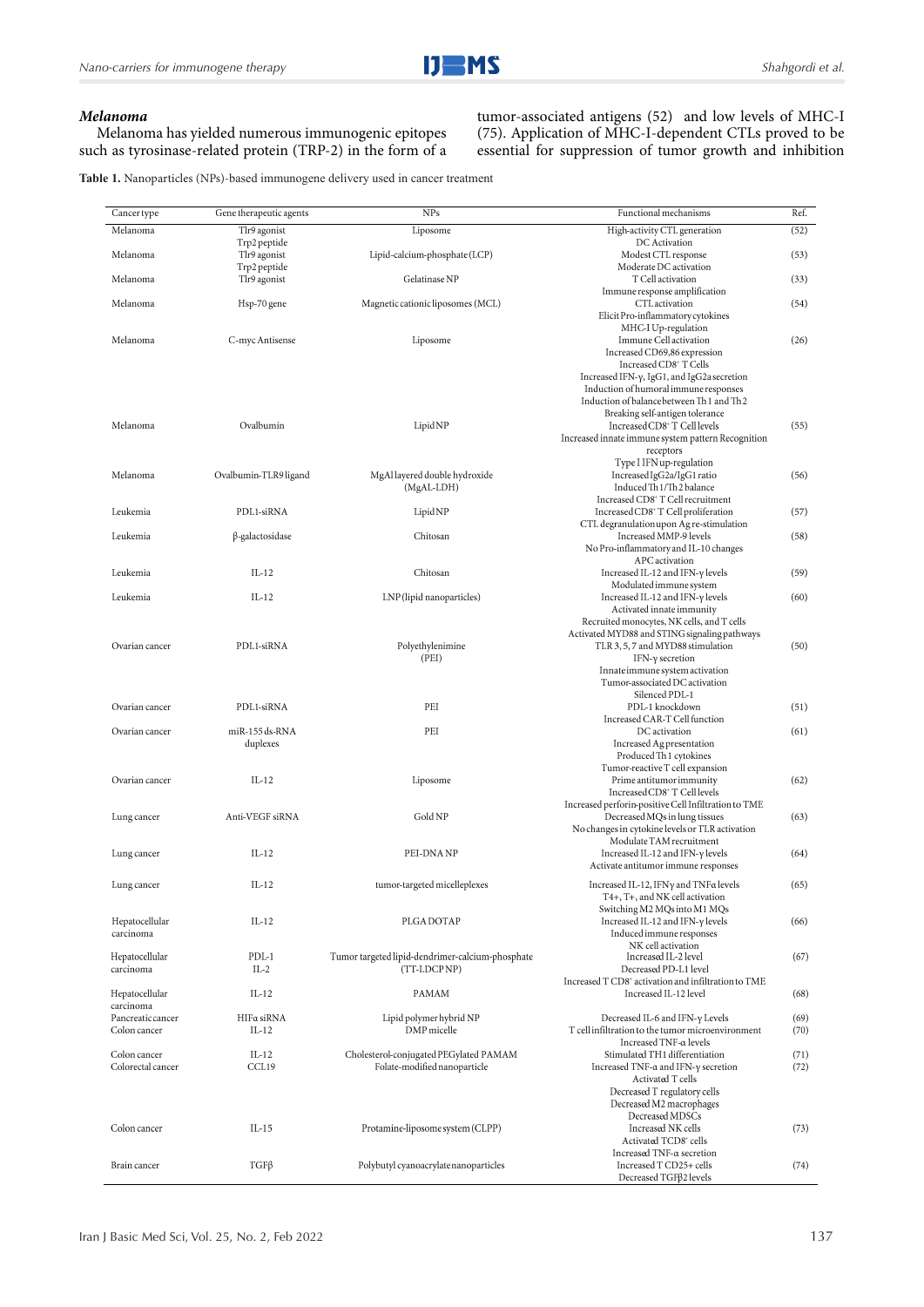of tumor recurrence. Down-regulation of MHC-I is a fundamental mechanism for the escape of tumor cells from T-cell-mediated anti-tumor immunity (76, 77).

Xu *et al*. reported the usage of TRP-2-loaded lipidcalcium-phosphate (LCP) NPs in conjugation with CpG ODN (TLR-9 agonist). Accordingly, the surface of NPs was modified with mannose due to expression of its receptor on DCs. The prepared formulation consisted of 50 µg of TRP-2 antigen, and 20 µg of CpG was administered to melanomabearing female C57BL/6 mice. In comparison with the other groups, the obtained results were indicative of modest CTL response, mild DC activation signals, and modest antitumor activity (53).

In another study, the melanoma-bearing C57BL/6 mice were pretreated with Heat shock proteins (HSP-70) gene (total amount: 20 µg/mouse), which was combined with induced hyperthermia by magnetic cationic liposomes (MCLs), and succeeded in strongly arresting tumor growth; presumably, activation of CTL through MHC-I up-regulation could be the reason behind this achievement (54). *HSP-70* is also capable of acting as an extracellular protein with regulatory effects on monocytes eliciting proinflammatory cytokines for providing innate immunity (78).

According to the findings of Oberli *et al*. the administration of a lipid NP complex with unmodified mRNA-encoding ovalbumin (10 µg of mRNA/mouse) to melanoma-bearing C57BL/6 mice was resulted in blocking tumor growth through the induction of IFN-I up-regulation comparing with control group. IFN-I is an essential factor for CD8<sup>+</sup> T cell protective immunity. This data could be transfected to various immune cells such as DCs, MQs, Neutrophil (NEU), and B cells due to resulting in strong activation of CD  $8$ <sup>+</sup> T cells. In this regard, the gathered evidence confirmed the effectiveness of this formulation as an immune system activator and modulator (55).

Another related research was performed and in which the exertion of MgAl-layered double hydroxide (LDH) with a similar chemical composition to Alum was applied in conjugation with TLR-9 ligand CpG and ovalbumin (OVA) for the treatment of melanoma in female C57BL/6 mice. The findings indicated that this nanoformulation induced an approximately 6-fold higher IgG2a/IgG1 ratio than Alum-CpG-OVA (*P*<0.01), which can strongly direct the immune responses towards Th1 (56). LDH is capable of effectively causing immune responses through several mechanisms including the efficient loading and protection of OVA and CpG, as well as increased uptake of these cargos by APCs and endosomal processing, in which the released CpG interacts with TLR-9 receptor on the surface of endosomes (79). The proposed formulation could also increase the recruitment of CD8<sup>+</sup> T-cell to TME and consequently block tumor growth. In the mentioned study, the application of MgAl-LDH with immune modulation can efficiently deliver Ag and CpG to APCs in order to provoke the immune system (56).

Li *et al*. reported that the administration of self-replicated IL-12 RNA along with lipid nanoparticles (LNP) to C57BL6/J and BALB/C mice (10 µg/mice) was lead to a higher IL-12 and IFNγ expression and recruited monocytes, as well as observed the presence of NK cells and T cells throughout the tumor microenvironment and reported the inducement of STING and MYD88 signaling pathway. Furthermore, the outcomes of *in vitro* assays on B16F10 tumor cells indicated the occurrence of innate immunity activation caused by the upregulation of TLR3, MDA5 and IFNI along with an

increase in IL-12 gene expression. In total, this therapy could modulate tumor microenvironment and increase the rate of immunogenic cell death (60).

#### *Leukemia*

Leukemia is a malignant disease that involves the release of an increased number of immature or abnormal leukocytes into the bloodstream or bone marrow. DC vaccines function as T-cell immune response enhancers and stand among the optimal treatment options for leukemia.

A group of researchers conducted an study on human DC vaccine with an improved immunogenic potential by forcing siRNAs to target the incorporated PD-L genes into the lipid NPs (LNPs) in conjugation with Minor histocompatibility antigen (MiHA, a key Ag in the antitumor responses expressed by malignant cells) and mRNA electroporation. Moreover, Immature DCs (iDCs) were generated by culturing the isolated monocytes from peripheral blood mononuclear cells. Their findings pointed out the enhanced proliferation of Ag-specific CD8<sup>+</sup>T cells in comparison with the control group. However, these specialized DCs were not capable of expressing PDL-1, while the activated T cells remained in highly activated states. In addition, the expanded MiHAspecific  $CD8<sup>+</sup>$  T cells could be efficiently de-granulated upon Ag re-stimulation. In the mentioned study, LNPs were exerted due to their ability to efficiently encapsulate and deliver siRNA through the cell membrane (57). Moreover, considering the common usage of monocytes for the generation of DCs (79), NPs were covered by Polyethylene glycol (PEG) in order to take advantage of its transfection efficiency for human monocyte-derived DCs (57).

CAR-T (chimeric antigen receptor) cells are T lymphocytes engineered in laboratories to express the artificial receptors that would be targeted towards specific antigens in tumor cells.

According to another findings, the delivery of PDL-1 siRNA by the combination of PEI NPs with anti-PDL-1 antibody was results in knockdown of PDL-1 on epithelial ovarian cancer (EOC) cells, which consequently increases the functionality of chimeric CAR-T through higher IFN-γ secretion (*P*<0.01) and CD107a expression on the surface of CAR-T cells (*P*<0.05). CD107a is a lysosomal marker that involves the degranulation activity of CAR-T cells (51). However, CAR-T cell therapy has been undermined by various immunosuppressive mechanisms that are based on EOC cells, as well as the interaction between PD-1 and its ligand that leads to the hyporesponsiveness of T-cells (80-83). Therefore, this method can modulate the immune system through the blockage of PDL-1 on ovarian cancer cells.

Previous findings confirmed the essentiality of miRNAs for regulation of every immune cell type (84, 85). MiR-155 is basally expressed at low levels in B cells (85, 86), T cells (87), MQs (88), and DCs (85) and stands as a perfect example of miRNA functionality throughout the immune system (61). On the other hand, MiR-155 is expressed at high levels in human cancer cells (61). Signals activation (e.g., Ags) can rapidly increase the expression of miR-155 in leukocyte subsets that contain bone marrow DCs and MQs (85-87).

In a study in 2012, the encapsulated miR-155 ds-RNA duplexes (50 µg/mice) by PEI-based NPs were transmitted to C57BL/6 mice that suffered from ovarian cancer. Active miRNA can be bound to the miRNA recognition element on multiple mRNAs, resulting in simultaneously silencing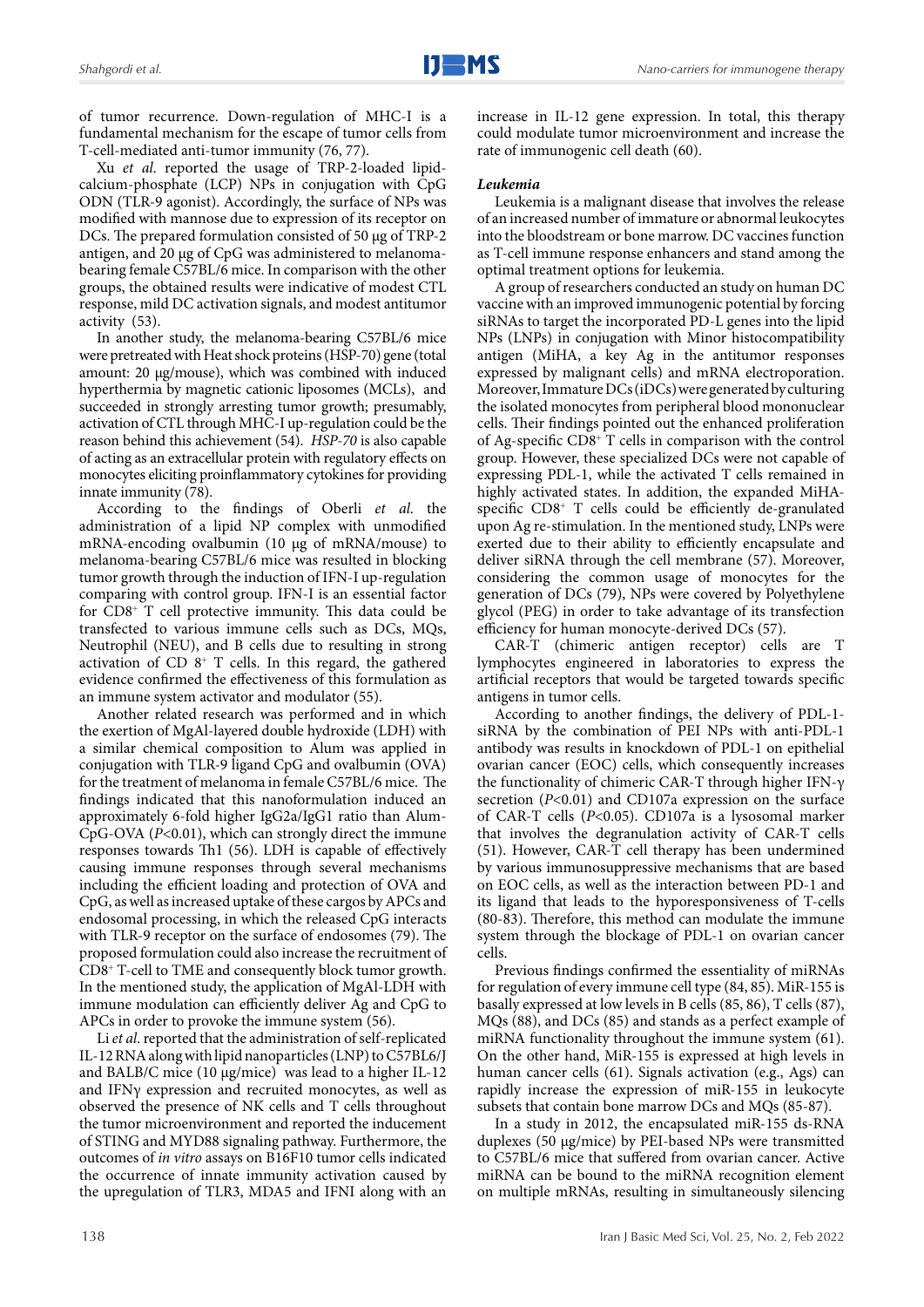multiple target genes. Therefore, it is indicated that the treatment can reverse the tolerance activity of ovarian cancerassociated DCs and promote their potential to enhance antitumor immunity through enhancement of robust Ag presentation, production of Th1 cytokines (*P*<0.01), and expansion of tumor-reactive T cells. According to the mentioned study, the duplexes (double-stranded molecules of nucleic acid) were processed by tumor-associated DCs in order to generate mature miR-155 (61).

#### *Lung cancer*

Bronchogenic carcinoma is currently a worldwide highly prevalent malignant disease (64). The infiltrating leukocytes of malignant solid tumors are abundantly filled with MQs (63). The inflammatory and regulatory phenotypes of these tumor-associated MQs (TAM) are exhibited through their M2 markers (89). In fact, TAMs have been recently identified as the key mediators in cancer progression, metastasis, and resistance to therapy (90, 91).

M2 peptide was coupled with gold NPs (AuNPs) and used to deliver anti-VEGF siRNA (0.05 mg/kg) in the sample of BALB/c mice with lung cancer. According to the findings, this hybrid approach could reduce the number of existing MQs in lung tissues when compared with the results of the treated group with solitary AuNPs and siRNA. However, there were no changes observed in the cytokines at the mRNA level along with the lack of any TLR activation. It is notable that the mentioned study succeeded in targeting an angiogenic factor (VEGF) that was produced by inflammatory MQs and lung cancer cells and modulated the recruitment of TAMs (63). Therefore, these observations proved the capability of this therapy in modulating the immune cell infiltration into inflammatory sites.

It was shown that the combination therapy of cisplatin (CDDP) and pIL-12 (plasmid encoding IL-12) lead to achieving a higher rate of antitumor activity and cancer cells apoptosis. Besides, the delivery of this formulation to C57 mice bearing lung cancer cells ((50 µg/mice) resulted in a higher IL-12 expression, increased immune effector cells (T4+, T8+, and NK cells), conversion of M2 MQs into M1 MQs, and higher levels of IFNγ and TNFα. Therefore, this formulation proved to be capable of enhancing the immune responses in the tumor microenvironment (65).

#### *Colon cancer*

Men *et al*. introduced the application of 1,2-dioleoyl-3-trimethylammonium-propane (DOTAP)- modified mPEG–PCL micelles (DMP) for the delivery of plasmid encoding IL-12 gene to colon carcinoma-bearing female BALB/c mice, which increased the level of IL-12 in treated mice in comparison with the control group (*P*<0.001) (70). IL-12 is an immunomodulatory cytokine with the ability to regulate the immune system through induction of immune cell proliferation (92)**.** According to the obtained results, the proposed method could provide a strong T cell infiltration into the tumor microenvironment and increase the rate of TNF-α secretion from immune cells such as macrophages and neutrophils (70)**.** Thus, it is indicated that successful expression of IL-12 in the tumor microenvironment leads to activation of immune cells and causes inducement of strong antitumor immune responses.

In conformity to another study, the delivery of cholesterol-conjugated PEGylated Polyamidoamine (PAMAM) complexed with plasmid encoding IL-12 into

HT29 cells was resulted in increasing the production of IL-12 when compared with the control group (71). Doubtlessly, IL-12 initiated an immunomodulatory effect in this method through stimulation of TH1 differentiation, which augmented the antitumor activity of the immune system (93).

Considering the findings of Liu *et al*. the administration of folate-modified NPs containing Chemokine (C-C motif ligand) (CCL19) gene to female BALB/c mice with colorectal cancer caused a higher expression of CCL19 when compared with the control group (*P*<0.05). A higher level of CCL19 can intensify the expressions of IFN-γ (*P*<0.05) and TNF-α (*P*<0.05), activate lymphocyte T, decrease regulatory T cells, reduce M2 macrophage (CD45<sup>+</sup>CD11b<sup>+</sup>F4/ 80⁺CD206high) polarization, and decrease the number of myeloid-derived suppressor cells (MDSCs)  $(Gr1+CD11b^+)$ (72). In conclusion, this combination therapy can induce antitumoral activities by activating immune responses.

In another study, an experiment was conducted on the delivery of protamine-liposome system (CLPP)/IL-15 mRNA complex (20 µg protamine /20 µg liposome /10 µg IL-15 mRNA per mouse) to female BALB/c mice bearing colon tumor and resulted in increasing level of IL-15 when compared with the control group (*P*<0.05). This outcome can modulate immune responses by increasing the population of NK cells and activating  $T \text{CD}8^+$ , as well as inducing a high level of TNF-α, IFN- γ, and IL-12 (*P*<0.05) (73)**.** Undoubtedly, this method is capable of inhibiting tumor cell growth through immunomodulation.

#### *Other cancer types*

According to recent studies, other types of tumors can be also modulated by the performance of immunogene therapy.

Hypoxia-inducible factor 1-α (HiF-1α) is a key transcription factor in tumor development, which is also known to play a fundamental role in hypoxia-mediated apoptosis (94). In a related study, Zhao *et al*. considered the exertion considered the exertion of lipid-polymer hybrid NPs for the co-delivery of HiF-1α siRNA (1.33 mg/ kg) and gemcitabine (4 mg/kg) in female BALB/c mice with pancreatic cancer. Their findings indicated that the levels of IL-6 and IFN-γ were decreased to normal limits when compared with the group treated with free siRNA (69), which signified the possible modulation of immune responses that consequently reduced the inflammatory effects.

In another research, lipid NPs and chemokine receptor type 2 (CCR2) siRNA (0.5 mg/kg/day siCCR2) was administered for the treatment of colon cancer in a C57BL/6 and BALB/C mice, which resulted in silencing the CCR2 miRNA in inflammatory monocytes that consequently inhibited their migration to the inflammatory site. Moreover, it can be inferred that this method modulates the immune cell inducers of inflammation due to the existing CD14<sup>+</sup>CD16<sup>-</sup> phenotype in the inflammatory monocytes, which can cause a rise in classical MQs that exacerbate inflammation (95).

A dual-targeted immune-gene therapy system was designed based on tumor-targeted lipid-dendrimercalcium-phosphate (TT-LDCP) NPs for the *in vitro* and *in vivo* delivery of siRNA against immune checkpoint ligand PD-L1 and plasmid DNA encoding immunostimulatory IL-2 to hepatocellular carcinoma cell (HCC). This co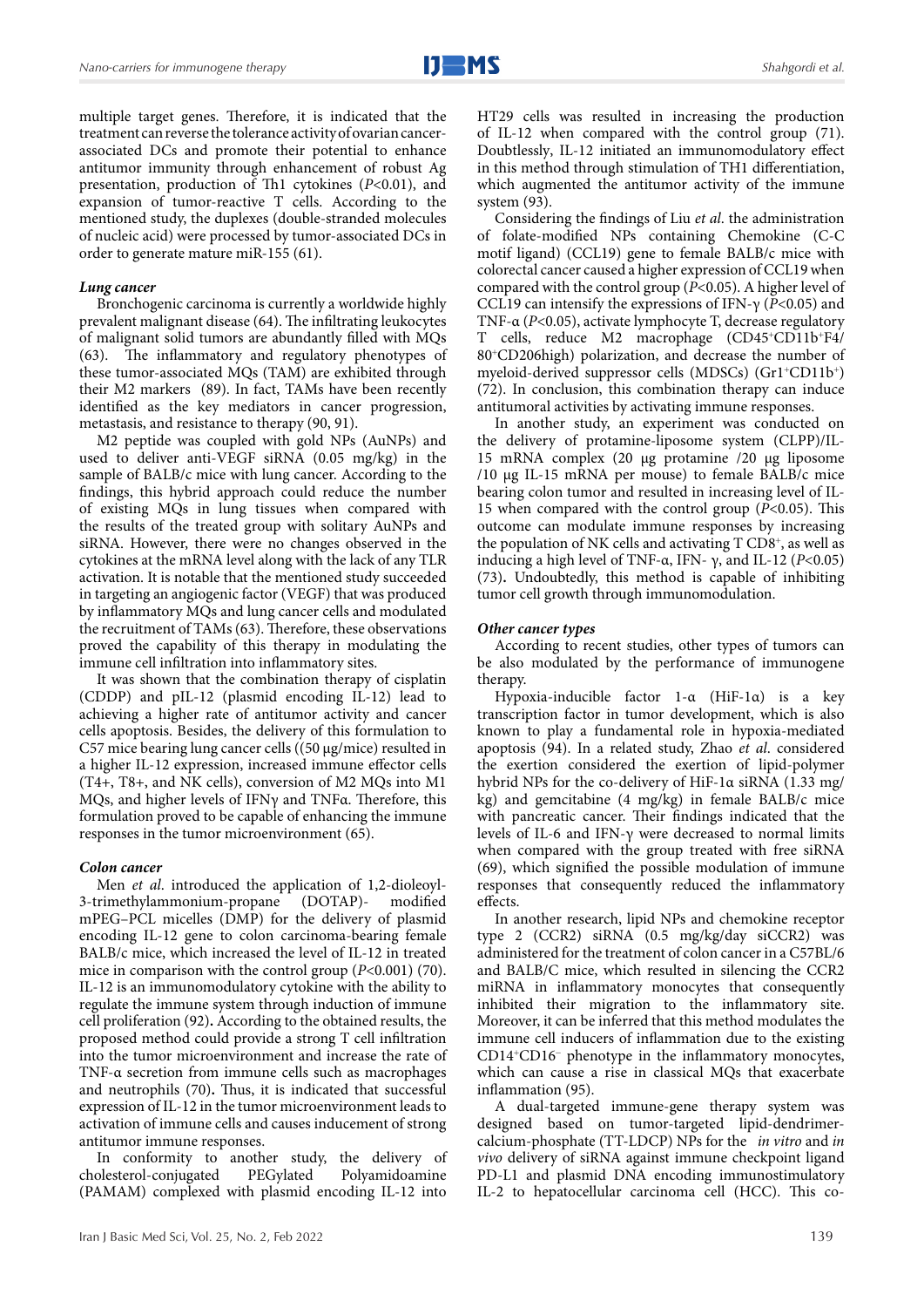delivery system resulted in significantly decreasing PD-L1 and increasing IL-2 expression in liver tumor cell lines in comparison with the performed treatment with solitary PD-L1 siRNA or IL-2 pDNA in TT-LDCP NPs. Furthermore, the observations indicated that the significant enhancement of tumoral CD8+ T cell infiltration and activation led to suppression of HCC progression (67).

According to another finding, administration of a TGF-β2 antisense oligonucleotides and a CMV-β-gal plasmid attaching to polybutyl cyanoacrylate nanoparticles (9.34 nmol/Fisher rat) combined with vaccination with F98 cells infected by New Castle Virus in rats bearing brain tumor, was lead to elevated levels of T CD25+ cells, this indicates the proliferation of activated IL-2 receptor-positive lymphocytes. The TGF-β2 levels were also significantly reduced (74). This evidence could confirm that this method may increase the survival rate.

It was reported that the delivery of plasmid encoding IL-12 gene in combination with PAMAM into mesenchymal stem cells (MSC), which resulted in increasing the expression of IL-12 from MSCs (68); increased levels of IL-12 can cause inducement of stronger tumor responses (96).

#### **Viral and microbial diseases**

According to the literature, immunogene therapy-based nano-carriers can be effective in the treatment of infectious diseases. Table 2 demonstrates the application of nano-carriers against microbial and viral diseases in immunogene therapy.

Piglet paratyphoid is recognized as one of the most severe epidemics caused by *Salmonella* infection (170). Plasmid-encoding IL-2 (6 pmol/mouse) were encapsulated in chitosan NPs for being exerted for the paratyphoid treatment of female BALB/c mice. According to the findings, the applied method increased the levels of IL-2, 4, 6 in peripheral blood when compared with the controls (*P*<0.05) (32). In addition, IL-2 was abled to stimulate T cell proliferation and its clonal expansion (102), while the activated T cells secreted Granulocyte-macrophage colonystimulating factor (GM-CSF), IFN-γ, and IL-4, which leads

to APC proliferation and recruitment of more specific T cells to the infection site. On the other hand, IL-2 proved to be capable of activating the proliferation of Th2 cells which causes the releasing of IL-4, 5, 6 and stimulated B cell differentiation into mature antibody-producing plasma cells and memory cells, which also promotes the production of Ig-G, A, M (32). Therefore, these data confirmed the effectiveness of this method in significantly promoting cellular and humoral immunity.

*Streptococcus pneumonia* is considered a leading cause of invasive pneumonia. Pneumococcal surface antigen A (PsaA) is a lipoprotein that is highly conserved across its serotype (103). In a study, conducted in (2010), chitosan NPs encapsulated with PsaA DNA (50 µg/mouse) were used for the pneumococcal treatment of Specific-pathogen-free (SPF) female BALB/c mice. According to the results, the ratio of IgG1/IgG2a was balanced and a significant increase was induced in the expression of IL-17A and IFN-γ (*P*<0.01) (97). Recent related studies reported that IL-17 is mainly released from Th17 cells and has the ability to promote host immunity through the recruitment of neutrophils to mucosal sites and provoking their bactericidal potential (104, 105). Therefore, this method can be applied to efficiently modulate the immune system.

The liver maintains a tolerogenic environment against persistent viral infections, such as the *hepatitis C virus*, and often takes advantage of hepatic tolerance. PDL1-siRNAcationic lipoid NPs (containing 0.5 mg of siRNA/kg) were exerte for the treatment of hepatic disease in C57BL/6 mice, which resulted in the occurrence of PDL-1 surface expression knockdown. This inducement increased the effector function of CD8<sup>+</sup> T cells and caused the release of granzyme B (GrB) from these cells that consequently improves their virus clearance potential. Furthermore, GrB secretion from the NK cells was enhanced without causing any changes in effector function (98). In viral hepatic infections, the high expression of PDL-1 can be observed on Kupffer cells and T cells, as well as NK, DC, and liver sinusoidal cells (106, 107).

**Table 2.** Nanoparticle-based immunogene delivery used in treatment of viral and microbial diseases

| Microbial disease    | Gene therapeutic agents | Nanoparticles | Functional mechanisms                       | Ref.  |
|----------------------|-------------------------|---------------|---------------------------------------------|-------|
| Paratyphoid          | $IL-12$                 | Chitosan      | Increased IL-2,4,6                          | (32)  |
|                      |                         |               | T cell activation, and recruitment to the   |       |
|                      |                         |               | disease site                                |       |
|                      |                         |               | Th <sub>2</sub> cell proliferation          |       |
|                      |                         |               | Increased APC proliferation                 |       |
|                      |                         |               | Increased GM-CSF and IFN-y secretion        |       |
|                      |                         |               | Stimulated B cell proliferation             |       |
|                      |                         |               | Increased Ig G, A, M secretion              |       |
| Pneumococcal disease | PsaA                    | Chitosan      | Induced IgG1/IgG2a balance                  | (97)  |
|                      |                         |               | Increased IL-17A and IFN-γ expression       |       |
| Hepatic disease      | PDL1 siRNA              | Lipid NP      | PDL1 knockdown                              | (98)  |
|                      |                         |               | Increased CD8 <sup>+</sup> effector T cells |       |
|                      |                         |               | Increased granzyme B release from NK and    |       |
|                      |                         |               | <b>CTLs</b>                                 |       |
|                      |                         |               | No NK effector function changes             |       |
| Mycobacterium        | <b>HLA</b>              | Chitosan      | Human DC maturation                         | (99)  |
| Tuberculosis         |                         |               | Increased CD 86,83,80 expression            |       |
|                      |                         |               | Increased IFN-γ secretion                   |       |
| RSV infection        | NS1                     | Chitosan      | Decreased goblet cell hyperplasia           | (100) |
|                      |                         |               | Decreased inflammatory cell infiltration    |       |
|                      |                         |               | Decreased IFN- $\alpha$ and $\beta$ levels  |       |
|                      |                         |               | Increased IL-4 and IFN-γ secretion          |       |
|                      |                         |               | Increased cellular immunity                 |       |
|                      |                         |               | Increased IRF-1 and STAT1 expression        |       |
| RSV infection        | RSV antigen             | Chitosan      | Increased IgG                               | (101) |
|                      |                         |               | Increased nasal IgA                         |       |
|                      |                         |               | Increased IFN- $\gamma$ levels in lung      |       |
|                      |                         |               | High CTL generation                         |       |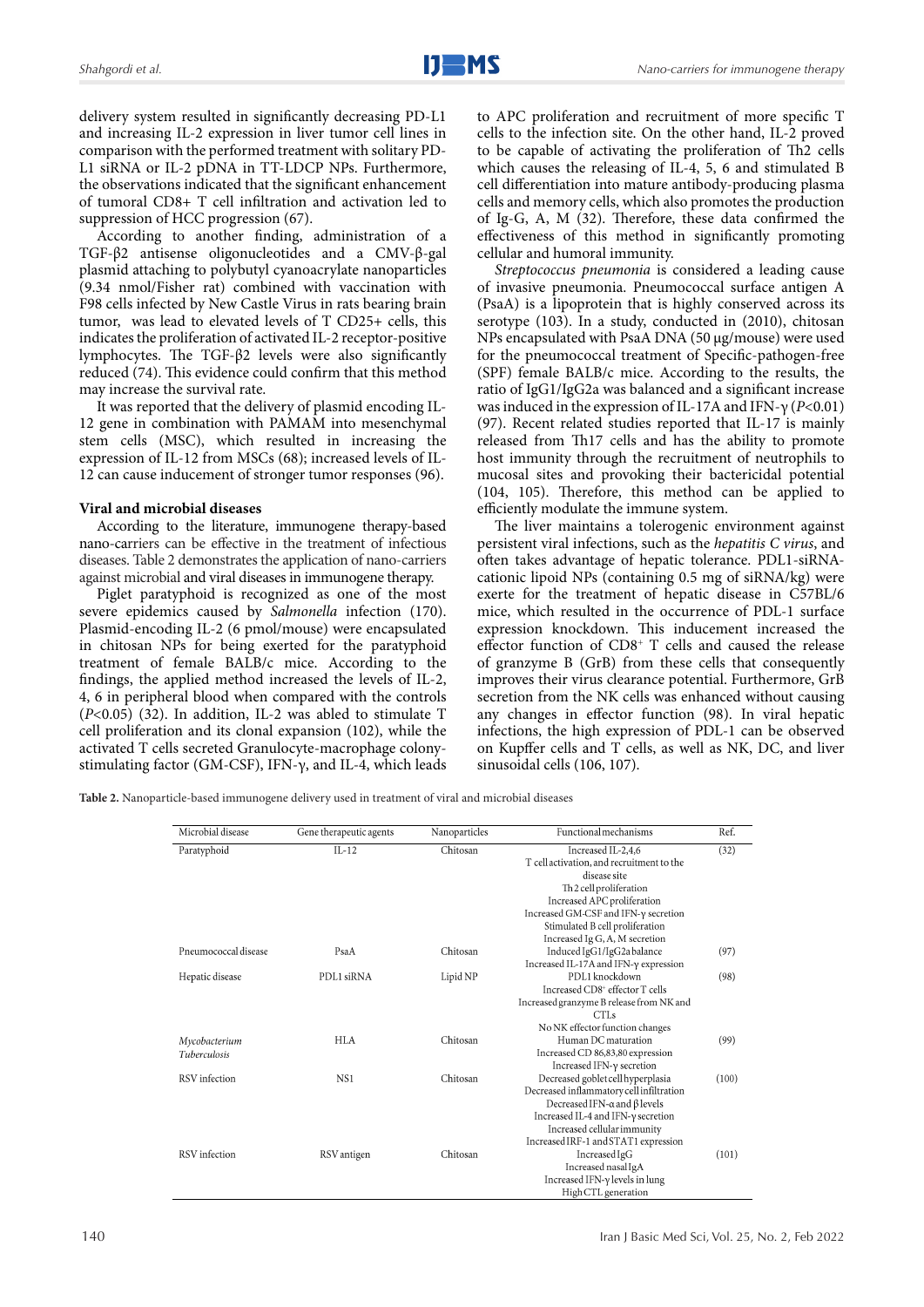**Table 3.** Nanoparticle-based immunogene delivery used in allergy treatment

| Allergy                 | Gene therapeutic agents | Nanoparticles                          | Functional mechanisms                        | Ref.  |
|-------------------------|-------------------------|----------------------------------------|----------------------------------------------|-------|
| House dust mite allergy | Derp 1                  | Chitosan                               | Increased immune response                    | (41)  |
|                         |                         |                                        | Increased specific IgG2a and IgA             |       |
| Allergic asthma         | IFNy                    | Chitosan                               | Decreased AHR symptoms                       | (42)  |
|                         |                         |                                        | Decreased eosinophils in BAL fluid           |       |
|                         |                         |                                        | Decreased mucosal metaplasia                 |       |
|                         |                         |                                        | Decreased airway cellular infiltration       |       |
|                         |                         |                                        | Decreased IL-4,5 and IgE secretion           |       |
|                         |                         |                                        | Increased IFN- $v$                           |       |
|                         |                         |                                        | Activated STAT4 signaling pathway            |       |
| House dust mite allergy | Derp1                   | Chitosan                               | Moderate increase in IgG2a levels            | (115) |
|                         |                         |                                        | Suppressed IgE secretion                     |       |
|                         |                         |                                        | Decreased IL-4 and increased IFN-y secretion |       |
| Peanut allergy          | PCMVArah2               | Chitosan                               | Decreased IgE secretion                      | (116) |
|                         |                         |                                        | Decreased anaphylaxis symptoms               |       |
|                         |                         |                                        | Increased IgG2a and IgA secretion            |       |
|                         |                         |                                        | Deceased histamine levels                    |       |
| asthma                  | Thymulin                | $Poly \beta$ -Amino Ester<br>(PBAE NP) | Deceased CCL11 and CXCL1 levels              | (117) |
|                         |                         |                                        | Increased CCL17 level                        |       |
|                         |                         |                                        | Deceased IL-4 and IL-13 levels               |       |
|                         |                         |                                        | Decreased TGF- $\beta$ level                 |       |
|                         |                         |                                        | Increased M1 macrophages                     |       |

In another study, the application of DNA plasmid encoding 8 HLA Mycobacterium tuberculosis(Mtb) epitopes, which were formulated in chitosan NPs (containing 25 µg of DNA per mouse), was considered for the treatment of HLA-A\*0201/Kb female transgenic mice infected with M. tuberculosis. According to the findings, this method caused an increase in the surface levels of CD86, CD83, and CD80 which led to maturing of human DC (99). It was indicated by other studies that CD80 and CD86 are labeled as T cell costimulatory molecules, while CD83 has the potential of affecting the capacity of DC for stimulating T cells (108). In comparison with the outcomes of the intramuscular route, the application of this formulation was observed to increase the secretion of IFN-γ (99). Therefore, the capability of the proposed treatment method in modulating and activating immune responses was confirmed.

*Respiratory syncytial virus* (RSV) stands as the most common cause of lower respiratory tract viral infection that can result in inducement of bronchiolitis and otitis (109). According to the literature, nonstructural (NS) proteins, as well as F and G RSV proteins, have a fundamental role in disease progression (110, 111).

Plasmid NS1 siRNA gene complex with chitosan NPs was used for the treatment of BALB/c mice with RSV infection. In the course of the disease, NS1 was observed to suppress STAT1 (*P*<0.05), IRF-1 activation (*P*<0.01), and type I IFN secretion from the DCs (*P*<0.05), while NS1 proteins down-regulated the signaling of the IFN system by inactivating IRF-1 and STAT1. It can be concluded that this technique can decrease the goblet cell hyperplasia of bronchi and reduce the number of infiltrating inflammatory cells throughout the interstitial regions, while increasing IRF-1, STAT1, IFN-β, and IFN-α expression and causing the release of IL-4 and IFN-γ from  $CD4^+$  and  $CD8^+$  T cells; thereby, these occurrences result in enhancing the cellular immunity when compared with the control groups (100). In the mentioned study, the nano-formulation was observed to modulate the host immunity.

Chitosan nanospheres containing plasmid encoding all RSV antigen cDNAs were used for the treatment of BALB/c mice with RSV infection, which also resulted in increasing the neutralization of specific IgG and nasal IgA secretion, while increasing IFN-γ secretion in the pulmonary tissues and generating powerful CTL responses when compared with the controls (*P*<0.01) (101). The literature confirmed

the role of RSV proteins as suitable targets for CTLs along with affirming the direct antiviral effects of IFN-γ, which are essential for stimulating the cytolytic activity of NK cells and CTLs (112, 113). These findings signify the potential of this method for being applicable in the treatment of RSV infections.

#### **Allergies**

Allergic diseases or type I hypersensitivity refer to the illnesses that are mediated by the IgE antibody that is produced by the atopic individual after being exposed to safe environmental allergens (114). The oral route is considered as a common track of gene delivery in allergy treatments (41, 115, 116), which provides poor efficacy due to the acidic pH of stomach and gastrointestinal tract enzymes (41). However, specific nano-carriers, such as cationic polymers, were utilized in an attempt to overcome these obstacles. Table 3 presents data on the application of immunomodulatory nano-formulation that contained genetic materials.

In the work of Chew *et al.* plasmid DNA containing Derp1 cDNA (50 µg) was encapsulated in chitosan NPs to be orally administered to female BALB/c mice that were allergic to house dust mite (Derp1). According to their outcomes, the immune responses against Derp1, as well as the production of specific IgG2a and IgA throughout the systemic circulation, was increased in the sample animals. They also reported the ability of chitosan to facilitate immunity induction by crossing the mucosal epithelial barrier to cause the occurrence of chitosan-DNA complex uptake by M cells and provide translocation of molecules to the underlying lymphoid organs in which APCs are located (41). Therefore, the effectiveness of this method in oral gene delivery was confirmed.

In another study, researchers administered chitosan-IFN-γ pDNA NPs (CIN) (25 µg/mouse) to allergic BALB/c mice. Their results included the observance of attenuated airway hyper-responsiveness (AHR) (*P*<0.01), significant reduction in the number of eosinophils in the Bronchoalveolar lavage fluid (*P*<0.01), decreased mucus cell metaplasia, cellular infiltration into the airways, and significant reduction in IL-4, 5 and IgE (*P*<0.05). However, the experiment also caused an increase in the secretion of IFN-γ, while the induced immune modulation via the CIN involved the Signal transducer and activator of transcription (STAT) 4-dependent (42). Moreover, the uptake of CIN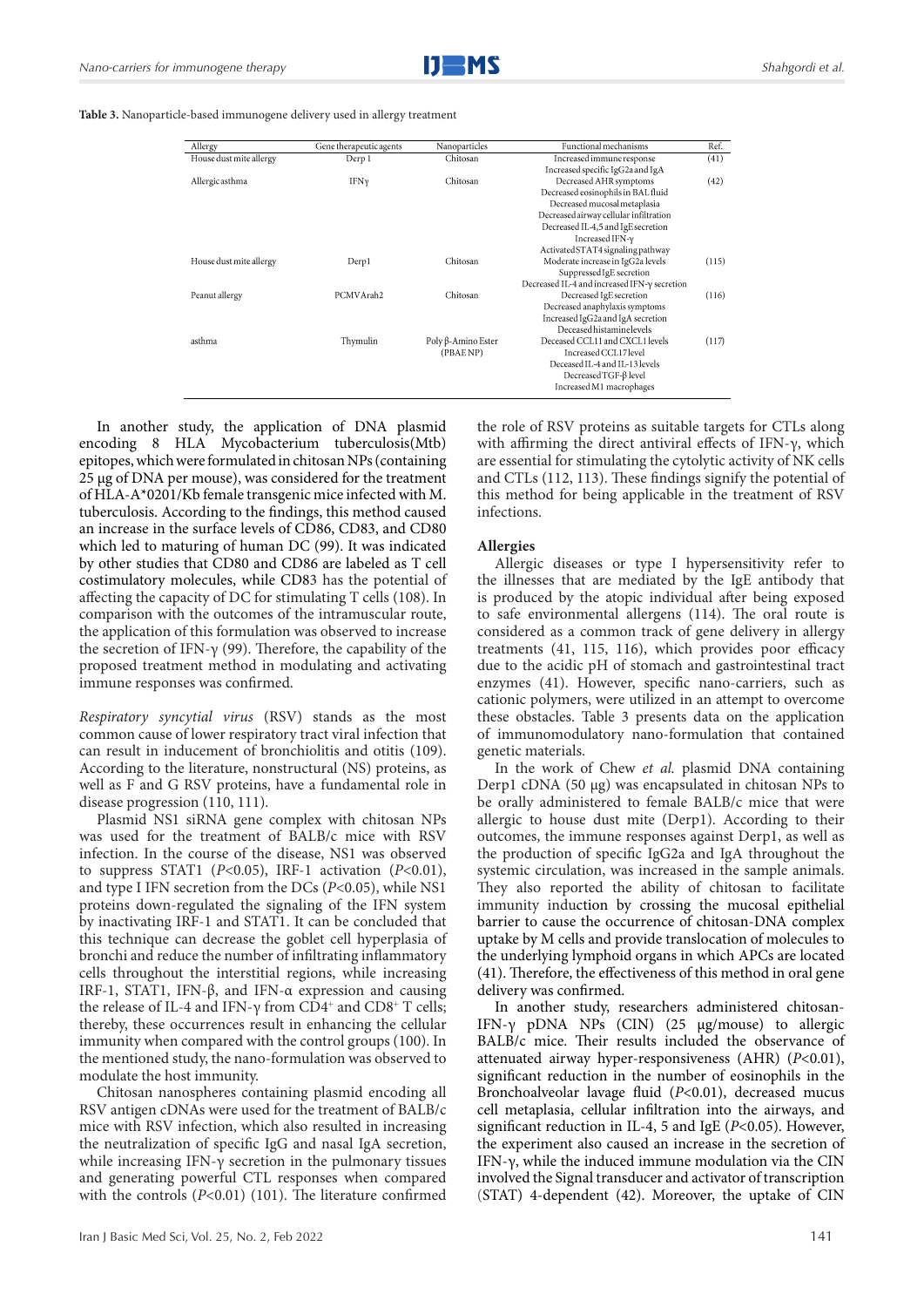occurred through the means of MQs and epithelial cells, both of which play a fundamental role in asthma immunomodulation (118). CIN therapy can facilitate the induction of IFN-γ expression in epithelial cells and lead to immunomodulation. It is also notable that other Th1 cytokines (e.g., IL-12) were also involved in this process and displayed the ability to activate STAT4 (42). Based on these findings, it is inferred that mucosal therapy can decrease the allergen that is induced and established by AHR.

In another research, chitosan NPs that containing plasmid DNA and encoded house dust mite allergen Derp1 (100 µg/mouse) was conducted in allergic BALB/c mice. Their findings reported the inducement of a moderate increase in IgG2a levels (*P*<0.01), along with the suppression of IgE responses (*P*<0.05), a decrease in IL-4 (*P*<0.01), and an increase in IFN-γ (*P*<0.01) when compared with the groups treated with the allergen alone (only NPs and phosphatebuffered saline). IgG2a and IgE isotypes reflect the type of T cell responses (115) and in conformity to previous discoveries, high levels of IgG2a in conjugation with low levels of IgE can propose the shift of immune responses from Th2 toward Th1 (119). Therefore, it is indicated that this method is effective for the modulation of immune responses towards allergies.

On the same note, chitosan NPs that were composed of plasmid DNA and encoded dominant peanut allergen gene (pCMVArah2; 50 µg of DNA per mouse) for the treatment of peanut allergy in AKR/J mice. According to their results, the IgE levels and anaphylaxis symptoms were decreased, while IgG2a and IgA levels faced an increase when compared with the control group. In addition, they observed a reduction in the levels of histamine plasma. This method can activate mucosal immunity and systemic immunity (116) since the generation of mucosal immunity can protect the antigens' entry to the systemic immune system and also lead to unresponsive behaviors toward food allergens (120). Considering these data, the proposed method could be presumed as an effective technique for the modulation of anaphylactic responses (116).

Thymic nonapeptide (thymulin or serum thymus factor) is capable of preventing the cascades of inflammatory and fibrotic responses in a mouse model of allergic asthma (121). In this regard, PBAE NPs (Poly (ethylene oxide)-modified poly (beta-amino ester), consisted of thymulin expressing plasmids (50 μl of NP that contained 50 μg of plasmid per mouse) were applied for the treatment of asthmatic female BALB/c mice  $(117)$ . In comparison with the control, the results of the target group displayed a decrease in the levels of CCL11 and CXCL1, which are responsible for recruitment of eosinophil and neutrophil (*P*<0.05) (122). An increase in the level of CCL17 (*P*<0.05) as a fundamental factor in T regulatory transmigration (123) causes a decrease in IL-4 and IL-13 (*P*<0.05) levels that involves the suppression of Th2 responses, a decrease in TGF-β level (*P*<0.05), and an increase in M1 macrophages (*P*<0.05) (117). Therefore, this method can effectively suppress allergic responses through immunomodulation.

#### **Inflammatory bowel disease (IBD)**

Inflammatory bowel disease (IBD) is an inflammatory condition caused by dysregulation of mucosal immunity to the luminal antigens derived from the intestinal microflora (124, 125). IBD has two main phenotypes including Crohn's disease (CD) and ulcerative colitis (UC). The condition of CD mostly affects the end of the small intestine and the beginning of the colon, while UC only affects the colon (126). Table 4 exhibits the application of nano-carriers against IBD in immunogene therapy.

In a related study, the application of nanoparticlesin-microsphere oral system (NiMOS) was reported for the delivery of pDNA-encoding IL-10 (100 µg/mouse) throughout the treatment of UC in BALB/c mice. The obtained results were indicative of increased IL-10 levels (*P*<0.05) and decreased TNFα, IL-12, IL-1β, and IFN-γ. Furthermore, colitis inflammation was detected in histological examinations when compared with the control group. About IBD, the levels of Th1 cytokines (e.g., TNF $\alpha$ , IL-12, IL-1 $\beta$ , and IFN- $\gamma$ ) were up-regulated in order to enable IL-10 to modulate Th1-derived cytokines. Their other findings reported reduced levels of monocyte chemoattractant protein-1 (MCP-1) and Macrophage inflammatory protein-1 $\alpha$  (MIP-1 $\alpha$ ) without mentioning any observance of direct action in between these chemokines and IL-10 (127). Therefore, it can be inferred that this transfection and oral gene delivery is an effective option for IBD treatments.

In another study, the conjugation of NiMOS NPs with TNF-α siRNA were utilized for utilized the conjugation of NiMOS NPs with TNF-α siRNA for the treatment of UC in BALB/c mice. The obtained results were indicative of a decrease in TNF-α when compared with the control group (*P*<0.05) (126). According to related evidence, this cytokine has a fundamental functionality throughout modulation of inflammatory conditions in IBD (130). Furthermore, this study reported achievement of a lower expression of GM-CSF, MIP-1α, and MCP-1, which are accountable for regulating cell infiltration into the disease site and seem to be directly correlated with inflammation. Moreover, the solitary usage of NiMOS can cause immunomodulation effects and moderately down-regulate IL-1β (*P*<0.001), IL-5 (*P*<0.001), MIP-1α, and GMCSF (126). Based on these data, this formulation can be effective and applicable for the treatment of IBD.

Relatively, TNF-α siRNA-polyethyleneimine noncomplex (100 µg/kg) was used in C57BL/6 mice with IBD. The obtained results included the inducement of a

**Table 4.** Nanoparticle-based immunogene delivery used in IBD treatment

| <b>IBD</b> | Gene therapeutic agents | Nanoparticles | Functional mechanisms                                                     | Ref.  |
|------------|-------------------------|---------------|---------------------------------------------------------------------------|-------|
| <b>IBD</b> | $II - 10$               | <b>NiMOS</b>  | Decreased IL-10,12,1 $\beta$ and TNF $\alpha$ and IFN- $\gamma$ secretion | (127) |
|            |                         |               | Decreased colitis inflammation                                            |       |
|            |                         |               | Decreased MCP-1 and MIP-1 a expression                                    |       |
| IBD        | TNF- $\alpha$ siRNA     | <b>NiMOS</b>  | Decreased TNF-a secretion                                                 | (126) |
|            |                         |               | Decreased GM-CSF, MIP-1a, and MCP-1 expression                            |       |
|            |                         |               | Down-regulated IL-1 $\beta$ and IL-5 secretion                            |       |
|            |                         |               | Regulated cell infiltration to the inflammatory site                      |       |
| IBD        | TNF- $\alpha$ siRNA     | PEI           | Decreased TNF-a levels                                                    | (128) |
| IBD        | TNF- $\alpha$ siRNA     | <b>PLGA</b>   | Decreased TNF-a levels                                                    | (129) |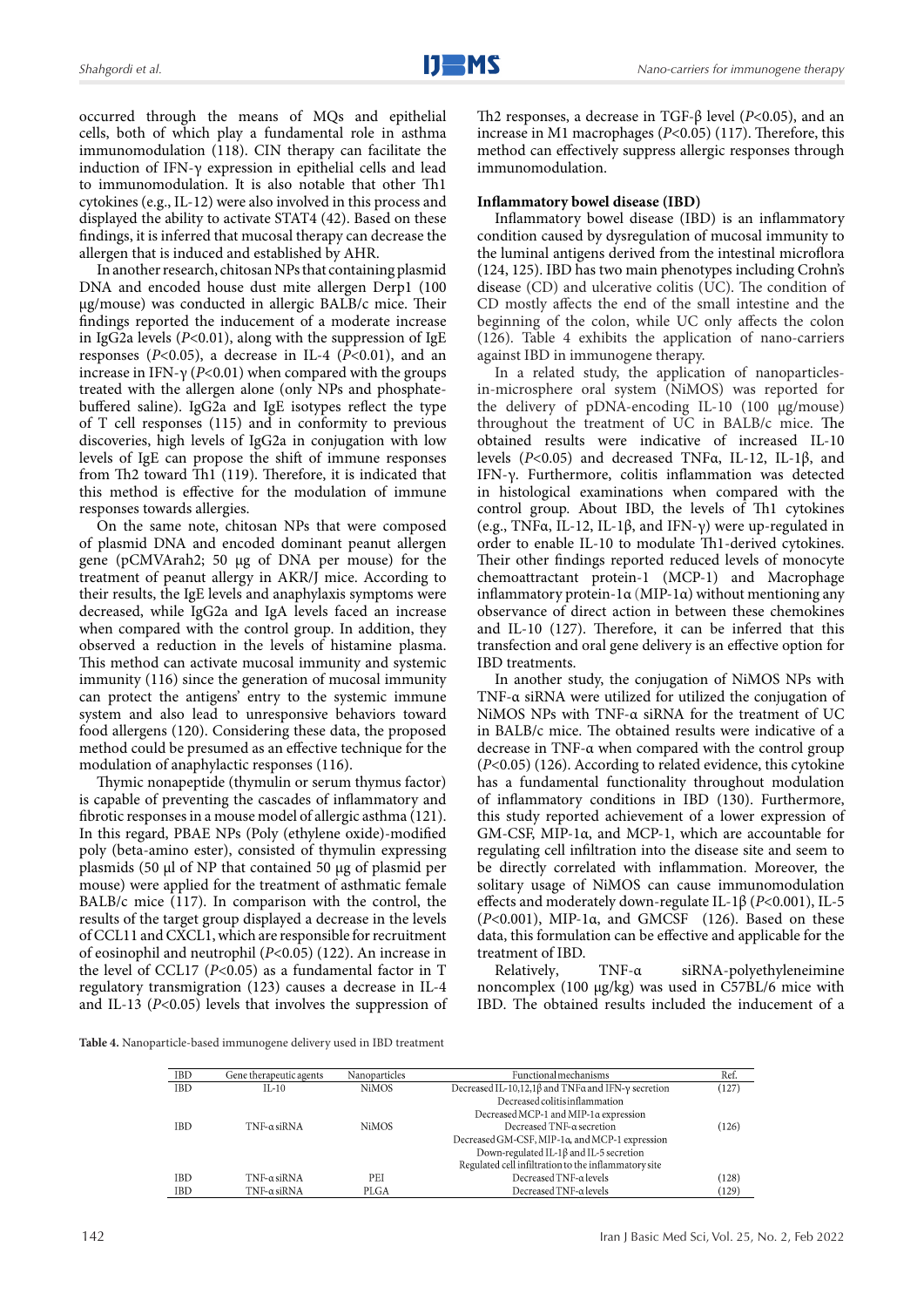**Table 5.** Nanoparticle-based immunogene delivery used in RA treatment

| Rheumatoid arthritis | Gene therapeutic agents         | Nanoparticles | Functional mechanisms                                          | Ref.  |
|----------------------|---------------------------------|---------------|----------------------------------------------------------------|-------|
| RA                   | Anti-TNFa dicer substrate siRNA | Chitosan      | Decreased TNF-α and IFN-I release from MQs                     | (135) |
|                      |                                 |               | Non-induction of innate immune response                        |       |
|                      |                                 |               | Decreased inflammatory cell infiltration                       |       |
| RA                   | TNF- $\alpha$ siRNA             | Liposome      | Decreased TNF-a secretion                                      | (136) |
|                      |                                 |               | Decreased IL-6 and MCP-1 locally                               |       |
|                      |                                 |               | Increased IL-10 secretion                                      |       |
|                      |                                 |               | Induced balance between Th1 and Th2 through increased IL-4 and |       |
|                      |                                 |               | decreased IFN-y                                                |       |

significant decrease in TNF-α levels when compared with the control group (*P*<0.01) (128), and also displayed the ability of nano-complex in mediating inflammation in IBD.

In another study, researchers loaded TNF-α siRNA into the galactosylated PLGA NPs and co-delivered this formulation with IL-22, which was embedded in chitosan/ alginate hydrogel (20 µg/kg of siTNF and 50 µg/kg of IL-22), to the FVB male mice with UC. The essential functionality of IL-22 in mucosal healing is undeniable. Considering the induced decrease in TNF-α expression as a result of this procedure (*P*<0.05), it is evident that the blockade of TNF-α expression leads to inhibition of IL-22 production (129), which signifies the ability of this co-administration to facilitate the recovery of UC through immunomodulation.

#### **Rheumatoid arthritis (RA)**

Rheumatoid arthritis (RA) is a chronic inflammatory disease that is associated with joint destruction caused by the synovial infiltration of Th1 cells (131). As an important cytokine in RA, TNF-α is involved in inflammatory conditions (132) and therefore, its targeting at the RNA level can stand as an effective therapeutic approach for the treatment of RA (133, 134). Table 5 represents the application of immunogene therapy by the usage of various nano-formulations in RA treatment.

In a related study, chitosan NPs that contained the unmodified anti-TNF-α dicer substrate siRNA (DsiRNA) (2.5 µg) were transfected to DBA/mouse with RA. The results of this method included a decrease in TNF-α (*P*<0.01) and IFN type I (*P*<0.05) from the MQs when compared with the untreated groups, which led to observing the lack of innate immune responses (135). During the acute and chronic phases of arthritis, the activated peritoneal MQs release inflammatory cytokines such as IL-1,6 and TNF-  $\alpha$  (137). In this regard, the proposed method can be considered as a novel strategy for RA treatment due to succeeding in reducing joint destruction and inflammatory cell infiltration (135).

In conformity to another study, the application of cationic liposome, containing TNF-α siRNA, in DBA/1 mice with RA caused a decrease in TNF-α release throughout the knee joint and led to the local reduction of IL-6 and MCP-1 while increasing the secretion of anti-inflammatory cytokines (e.g., IL-10) when compared with the control group. Therefore, this method was confirmed to be effective in RA treatment since TNF-α suppression can significantly balance the induced changes between Th1 and Th2 in the draining lymph node by causing an increase in IL-4 secretion while decreasing the IFN-γ levels (136).

#### **Conclusion and future perspective**

Immunogene therapy is potentially considered an effective approach for the treatment of various complex disorders due to being capable of targeting cells more specifically and providing control over the expression of

Iran J Basic Med Sci, Vol. 25, No. 2, Feb 2022 143

therapeutic genes. On the other hand, the local and singledose application of most gene therapies results in the exertion of high therapeutic doses with a low risk of systemic side effects. In this case, the U.S. Food and Drug Administration (FDA) has reviewed and confirmed all comments about clinical trial of immunogene therapy in combination with AstraZeneca's Tagrisso® in patients with late-stage non-small cell lung cancer (NSCLC) whose disease progressed after treatment with Tagrisso in Genprex, Inc. (138). Various gene delivery systems have been developed to improve the delivery efficiency of genetic materials. Most of the applied carriers in human clinical trial phases for immunogene therapy include different types of viral vectors. The combination of AdCD40L (an adenovirus carrying CD40 ligand gene, a key activator of adaptive immunity) in phase I/II study (NCT01455259) with cyclophosphamide chemotherapy was exerted for patients with metastatic malignant melanoma (139). In addition, clinical-grade chimeric antigen receptor (CAR) T cells were engineered by viral vectors and established to mediate tumor rejection. There are important limitations due to uncontrolled responses as a consequence of constitutive expression of the CAR molecules on the surface of T cells (140). So, more standard manufacturing processes are required for immunogene T-cell therapies (141).

 Viral vectors were also exerted for the development of clinical trials with critical inflammatory cytokine gene therapies for cancer treatments.

 There are reports on the application of nano-systems in clinical or preclinical studies for the delivery of therapeutic genes. Nano-carriers offer prominent advantages such as safety, high targeting potential, low toxicity, cost-efficiency, and easy preparation. However, several factors can possibly affect the immune responses of NPs such as the composition, size, surface chemistry, transfection efficiency, cytotoxicity, and exposure route of carriers.

Most of the immunogene therapy studies by the usage of NPs were conducted with animal models, which provide a strong preclinical basis for human clinical approaches. Therefore, further clinical trials are required in order to clarify the therapeutic efficacy and possible toxic effects of exerted nanosystems in immunogene therapy.

#### **Acknowledgment**

The authors are thankful to Mashhad University of Medical Science (MUMS). No funding to declare.

#### **Authors' Contributions**

MH Supervised the research; SSH and FO Draft manuscript preparation; SSH and EH Critically revised the paper. SSH, FO, EH and MH Read and approved the the final version to be published.

#### **Conflicts of Interest**

The authors declare that there are no relevant financial or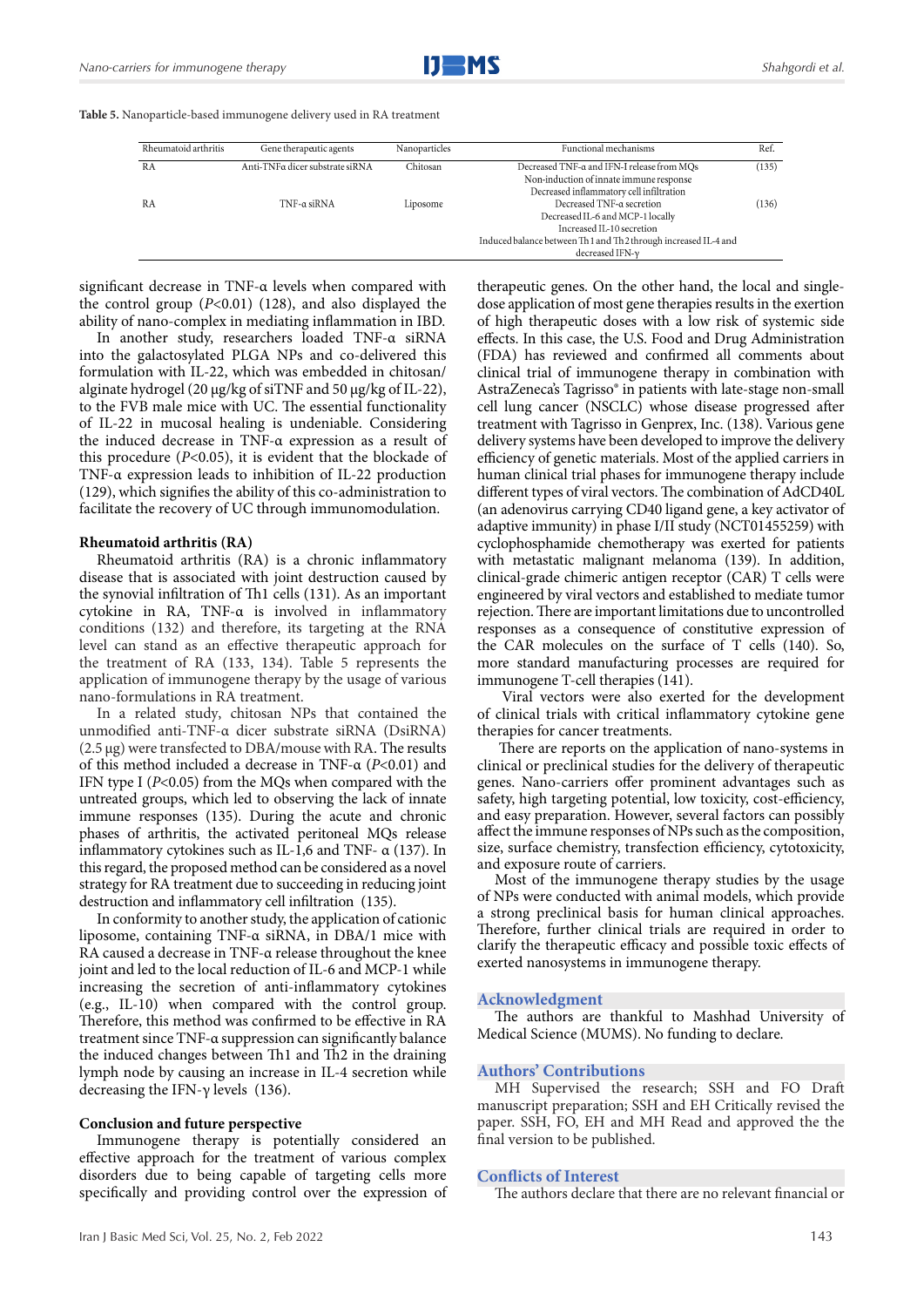non-financial competing interests to report.

#### **References**

1. Pusuluri A, Wu D, Mitragotri S. Immunological consequences of chemotherapy: Single drugs, combination therapies and nanoparticle-based treatments. J Control Release 2019;305:130- 154.

2. Smith AJ, Oertle J, Prato D. Immunotherapy in cancer treatment. Open J Med Microbiol 2014;4:178.

3. Oroojalian F, Charbgoo F, Hashemi M, Amani A, Yazdian-Robati R, Mokhtarzadeh A, *et al*. Recent advances in nanotechnologybased drug delivery systems for the kidney. J Control Release 2020;321:442-462.

4. Naldini L. Gene Therapy Returns to Centre Stage 2015;526:351- 360.

5. Zhou Y, Zhang C, Liang W. Development of RNAi technology for targeted therapy—a track of siRNA based agents to RNAi therapeutics. J Control Release 2014;193:270-281.

6. Zhang X, Godbey W. Viral vectors for gene delivery in tissue engineering. Adv Drug Deliv Rev 2006;58:515-534.

7. Cherkassky L, Grosser R, Adusumilli PS. Regional Gene Therapy for Cancer. J Cancer Ther 2020;55-71.

8. Heilbronn R, Weger S. Viral vectors for gene transfer: current status of gene therapeutics. Drug Deliv.2010;143-170.

9. Fischer A, Hacein-Bey-Abina S. Gene therapy for severe combined immunodeficiencies and beyond. Exp Med 2020;217:e20190607.

10. Ugwu GC, Egbuji JVI, Okanya LC, Omeje JN, Eyo JE. Gene therapy, physiological applications, problems and prospects-a review. Anim Res Int 2019;16:3367-3392.

11. Li C, Samulski RJ. Engineering adeno-associated virus vectors for gene therapy. Nat Rev Genet 2020;21:255-272.

12. Shirley JL, de Jong YP, Terhorst C, Herzog RW. Immune Immune responses to viral gene therapy vectors. Mol Ther 2020;28:709-722. 13. Deng W, Fu M, Cao Y, Cao X, Wang M, Yang Y, *et al*. Angelica sinensis polysaccharide nanoparticles as novel non-viral carriers for gene delivery to mesenchymal stem cells. Nanomed: Nanotechnol Biol Med 2013;9:1181-1191.

14. Kommareddy S, Amiji M. Poly(ethylene glycol)–modified thiolated gelatin nanoparticles for glutathione-responsive intracellular DNA delivery. Nanomed: Nanotechnol Biol Med 2007;3:32-42.

15. Pathak A, Patnaik S, Gupta KC. Recent trends in non-viral vector-mediated gene delivery. Biotechnol J 2009;4:1559-1572.

16. Chuan D, Jin T, Fan R, Zhou L, Guo G. Chitosan for gene delivery: Methods for improvement and applications. Adv Colloid Interface Sci 2019;268:25-38.

17. Pridgen EM, Langer R, Farokhzad OC. Biodegradable, polymeric nanoparticle delivery systems for cancer therapy. Nanomedicine 2007;2:669-680.

18. Ozpolat B, Sood A, Lopez‐Berestein G. Nanomedicine based approaches for the delivery of siRNA in cancer. J Intern Med 2010;267:44-53.

19. Bayat S, Rabbani Zabihi A, Amel Farzad S, Movaffagh J, Hashemi E, Arabzadeh S, Hahsemi M. Evaluation of debridement effects of bromelain-loaded sodium alginate nanoparticles incorporated into chitosan hydrogel in animal models. Iran J Basic Med Sci 2021; 24:1404-1412.

20. Rezaei M, Hosseini SN, Khavari-Nejad RA, Najafi F, Mahdavi M. Fast antibody responses by immuno-targeting and nanotechnology strategies versus HBsAg vaccine. Iran J Basic Med Sci 2021; 24:545-555.

21. Fontana F, Liu D, Hirvonen J, Santos HA. Delivery of therapeutics with nanoparticles: what's new in cancer immunotherapy. Wiley Interdiscip Rev Nanomed Nanobiotechnol 2017;9:e1421.

22. Rashidi A, Omidi M, Choolaei M, Nazarzadeh M, Yadegari A, Haghierosadat F, *et al*., editors. Electromechanical properties of vertically aligned carbon nanotube. Adv Mat Res 2013;332-336.

23. Singh MS, Bhaskar S. Nanocarrier-based immunotherapy in cancer management and research. ImmunoTargets and Therapy 2014;3:121-134.

24. Klinman DM. Immunotherapeutic uses of CpG oligodeoxynucleotides. Nat Rev Immunol 2004;4:249.

25. Fu J, Cai J, Ling G, Li A, Zhao J, Guo X, *et al*. Cationic polymers for enhancing CpG oligodeoxynucleotides-mediated cancer immunotherapy. Eur 2019;113:115-132.

26. De Jong S, Chikh G, Sekirov L, Raney S, Semple S, Klimuk S, *et al*. Encapsulation in liposomal nanoparticles enhances the immunostimulatory, adjuvant and anti-tumor activity of subcutaneously administered CpG ODN. Cancer Immunol Immunother 2007;56:1251-1264.

27. Gao Q, Hong J, Xiao X, Cao H, Yuan R, Liu Z, *et al*. T cell epitope of arginine kinase with CpG co-encapsulated nanoparticles attenuates a shrimp allergen-induced Th2-bias food allergy. Biosci Biotechnol Biochem 2019;84:804-814.

28. Gunawardana T, Ahmed KA, Goonewardene K, Popowich S, Kurukulasuriya S, Karunarathana R, *et al*. CpG-ODN induces a dose-dependent enrichment of immunological niches in the spleen and lungs of neonatal chicks that correlates with the protectivei mmunity against *Escherichia coli*. J Immunol Res 2020; 2020:2704728.

29. Jahanban‐Esfahlan R, Seidi K, Majidinia M, Karimian A, Yousefi B, Nabavi SM, *et al*. Toll‐like receptors as novel therapeutic targets for herpes simplex virus infection. Rev Med Virol 2019;29:e2048.

30. Krieg AM. CpG motifs in bacterial DNA and their immune effects. Annu Rev Immunol. 2002;20:709-760.

31. Mavi SA, Modarressi MH, Mohebali M, Shojaee S, Zeraati H, al. e. Assessment of the immunogenicity and protective efficiency of a novel dual-promoter DNA vaccine, harboring SAG1 and GRA7 genes, from RH strain of Toxoplasma gondii in BALB/c mice. Infect Drug Resist 2019;12:2519.

32. Yang Y, Chen J, Li H, Wang Y, Xie Z, Wu M, *et al*. Porcine interleukin-2 gene encapsulated in chitosan nanoparticles enhances immune response of mice to piglet paratyphoid vaccine. Comp Immunol Microbiol Infect Dis 2007;30:19-32.

33. Bourquin C, Anz D, Zwiorek K, Lanz AL, Fuchs S, Weigel S, *et al*. Targeting CpG oligonucleotides to the lymph node by nanoparticles elicits efficient antitumoral immunity. J Immunol. 2008;181:2990-2998.

34. Kawakami S, Higuchi Y, Hashida M. Nonviral approaches for targeted delivery of plasmid DNA and oligonucleotide. J Pharm Sci. 2008;97:726-745.

35. Xu Y, Yuen P-W, Lam J. Intranasal DNA vaccine for protection against respiratory infectious diseases: the delivery perspectives. Pharmaceutics. 2014;6:378-415.

36. Pishdadian A, Varasteh A, Gholamin M, Roozbeh Nasiraie L, Hosseinpour M, Moghadam M, Sankian M, Lung‐derived innate cytokines: New epigenetic targets of allergen‐specific sublingual immunotherapy. Iran J Basic Med Sci 2016; 19:64‐71.

37. Havenar-Daughton C, Carnathan DG, Boopathy AV, Upadhyay AA, Murrell B, Reiss SM, *et al*. Rapid germinal center and antibody responses in non-human primates after a single nanoparticle vaccinei mmunization. Cell Rep 2019;29:1756-1766. e1758.

38. Liu MA. A comparison of plasmid DNA and mrna as vaccine technologies. Vaccines 2019;7:37-57.

39. Gupta J, Pathak M, Misra S, Misra-Bhattacharya S. CpG enhances the immunogenicity of heterologous DNA-prime/ protein-boost vaccination with the heavy chain myosin of Brugia malayi in BALB/c mice. Parasitol Res 2019;118:1943-1952.

40. Wu H-M, Xie Q-M, Zhao C-C, Xu J, Fan X-Y, Fei G-H. Melatonin biosynthesis restored by CpG oligodeoxynucleotides attenuates allergic airway inflammation via regulating NLRP3 inflammasome. Life Sci 2019;239:117067.

41. Chew JL, Wolfowicz CB, Mao H-Q, Leong KW, Chua KY. Chitosan nanoparticles containing plasmid DNA encoding house dust mite allergen, Der p 1 for oral vaccination in mice. Vaccine 2003;21:2720-2729.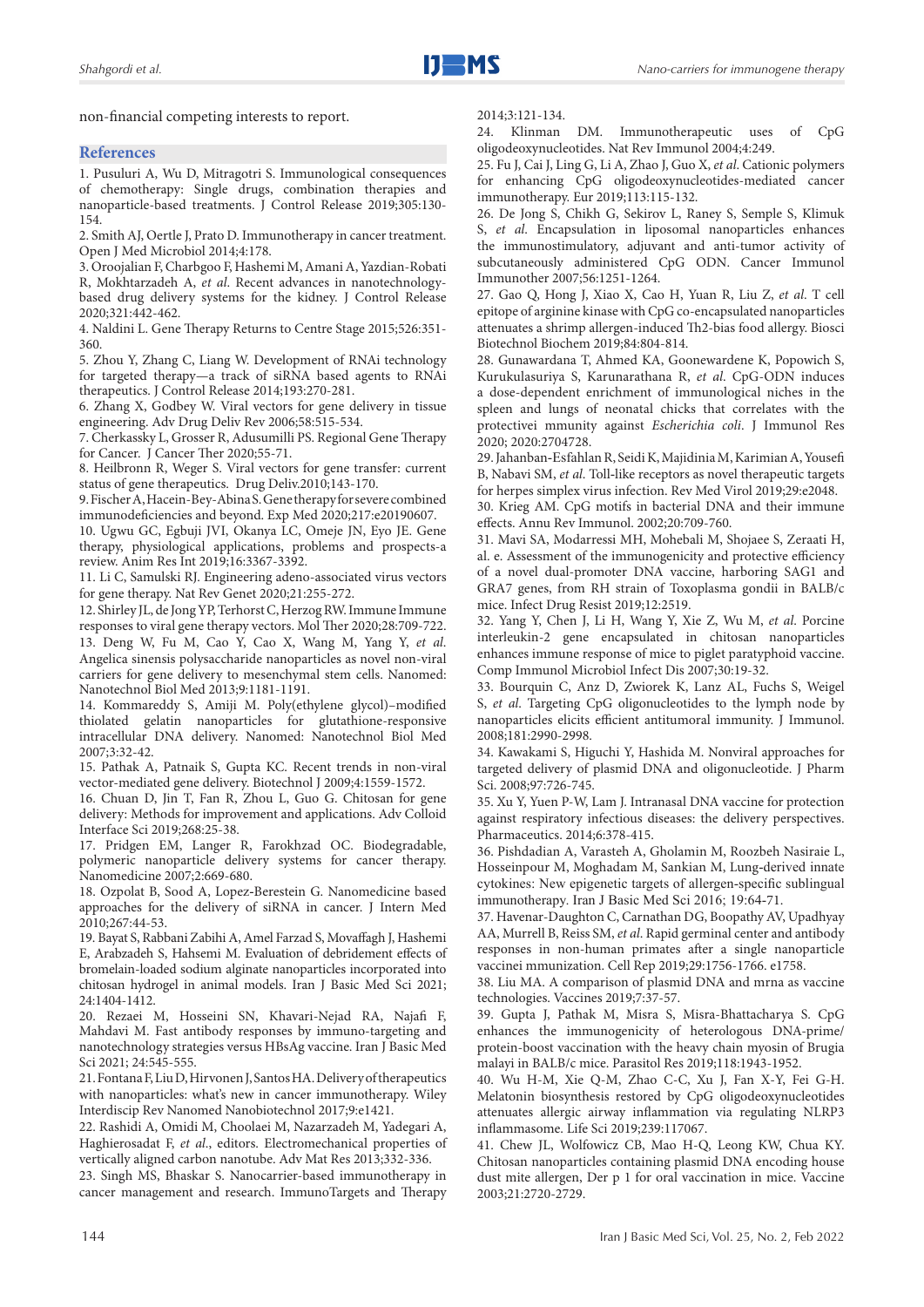42. Kumar M, Kong X, Behera AK, Hellermann GR, Lockey RF, Mohapatra SS. Chitosan IFN-γ-pDNA nanoparticle (CIN) therapy for allergic asthma. Genet Vaccines Ther 2003;1:3-13.

43. Hou Z, Han Q, Zhang C, Zhang J. Perspectives on RNA Interference in Immunopharmacology and Immunotherapy. J RNAi Gene Silenc 2016:285-309.

44. Kawasaki H, Taira K. Induction of DNA methylation and gene silencing by short interfering RNAs in human cells. Nature 2004;431:211.

45. Morris KV, Chan SW-L, Jacobsen SE, Looney DJ. Small interfering RNA-induced transcriptional gene silencing in human cells. Science 2004;305:1289-1292.

46. Bowers K. RNA interference-mediated inhibition of ESCRT in mammalian cells. The ESCRT Complexes 2019;1998:305-318.

47. Lichtenberg SS, Tsyusko OV, Palli SR, Unrine JM. Uptake and bioactivity of chitosan/double-stranded RNA polyplex nanoparticles in Caenorhabditis elegans. Environ Sci Technol 2019;53:3832-3840.

48. Mansoori B, Mohammadi A, Shir Jang S, Baradaran B. Mechanisms of immune system activation in mammalians by small interfering RNA (siRNA). Artif Cells Nanomed Biotechnol 2016;44:1589-1596.

49. Wittrup A, Lieberman J. Knocking down disease: a progress report on siRNA therapeutics. Nat Rev Genet 2015;16:543-552.

50. Cubillos-Ruiz JR, Engle X, Scarlett UK, Martinez D, Barber A, Elgueta R, *et al*. Polyethylenimine-based siRNA nanocomplexes reprogram tumor-associated dendritic cells via TLR5 to elicit therapeutic antitumor immunity. J Clin Invest 2009;119:2231-2244.

51. Teo PY, Yang C, Whilding LM, Parente-Pereira AC, Maher J, George AJ, *et al*. Ovarian cancer immunotherapy using PD-L1 siRNA targeted delivery from folic acid-functionalized polyethylenimine: strategies to enhance T cell killing. Adv Healthc Mater 2015;4:1180-1189.

52. Jerome V, Graser A, Muller R, Kontermann RE, Konur A. Cytotoxic T lymphocytes responding to low dose TRP2 antigen are induced against B16 melanoma by liposome-encapsulated TRP2 peptide and CpG DNA adjuvant. J Immunother. 2006;29:294-305. 53. Xu Z, Ramishetti S, Tseng Y-C, Guo S, Wang Y, Huang L. Multifunctional nanoparticles co-delivering Trp2 peptide and CpG adjuvant induce potent cytotoxic T-lymphocyte response against melanoma and its lung metastasis. J Control Release

2013;172:259-265. 54. Ito A, Matsuoka F, Honda H, Kobayashi T. Heat shock protein 70 gene therapy combined with hyperthermia using magnetic nanoparticles. Cancer Gene Ther 2003;10:918-925.

55. Oberli MA, Reichmuth AM, Dorkin JR, Mitchell MJ, Fenton OS, Jaklenec A, *et al*. Lipid nanoparticle assisted mRNA delivery for potent cancer immunotherapy. Nano Lett 2017;17:1326-1335. 56. Yan S, Rolfe BE, Zhang B, Mohammed YH, Gu W, Xu ZP. Polarized immune responses modulated by layered double

hydroxides nanoparticle conjugated with CpG. Biomaterials 2014;35:9508-9516. 57. Hobo W, Novobrantseva TI, Fredrix H, Wong J, Milstein

S, Epstein-Barash H, *et al*. Improving dendritic cell vaccine immunogenicity by silencing PD-1 ligands using siRNA-lipid nanoparticles combined with antigen mRNA electroporation. Cancer Immunol Immunother 2013;62:285-297.

58. Chellat F, Grandjean-Laquerriere A, Le Naour R, Fernandes J, Yahia L, Guenounou M, *et al*. Metalloproteinase and cytokine production by THP-1 macrophages following exposure to chitosan-DNA nanoparticles. Biomaterials 2005;26:961-970.

59. Kim TH, Nah JW, Cho MH, Park TG, Cho CS. Receptormediated gene delivery into antigen presenting cells using mannosylated chitosan/DNA nanoparticles. J Nanosci Nanotechnol 2006;6:2796-2803.

60. Li Y, Su Z, Zhao W, Zhang X, Momin N, Zhang C, *et al*.

Multifunctional oncolytic nanoparticles deliver self-replicating IL-12 RNA to eliminate established tumors and prime systemic immunity. Nat Rev Cancer 2020;1:882-893.

61. Cubillos-Ruiz JR, Baird JR, Tesone AJ, Rutkowski MR, Scarlett UK, Camposeco-Jacobs AL, *et al*. Reprogramming tumor-associated dendritic cells *in vivo* using miRNA mimetics triggers protective immunity against ovarian cancer. Cancer Res 2012;72:1683-1693.

62. Suzuki R, Namai E, Oda Y, Nishiie N, Otake S, Koshima R, *et al*. Cancer gene therapy by IL-12 gene delivery using liposomal bubbles and tumoral ultrasound exposure. J Control Release 2010;142:245-250.

63. Conde J, Bao C, Tan Y, Cui D, Edelman ER, Azevedo HS, *et al*. Dual targeted immunotherapy via in vivo delivery of biohybrid RNAi-peptide nanoparticles to tumor-associated macrophages and cancer cells. Adv Funct Mater 2015;25:4183-4194.

64. Rodrigo-Garzon M, Berraondo P, Ochoa L, Zulueta JJ, Gonzalez-Aseguinolaza G. Antitumoral efficacy of DNA nanoparticles in murine models of lung cancer and pulmonary metastasis. Cancer Gene Ther 2010;17:20-27.

65. Sun Y, Yang J, Yang T, Li Y, Zhu R, Hou Y, *et al*. Co-delivery of IL-12 cytokine gene and cisplatin prodrug by a polymetforminconjugated nanosystem for lung cancer chemo-gene treatment through chemotherapy sensitization and tumor microenvironment modulation. Acta Biomater. 2021;128:447-461.

66. Diez S, Navarro G, de ICT. In vivo targeted gene delivery by cationic nanoparticles for treatment of hepatocellular carcinoma. J Gene Med 2009;11:38-45.

67. Huang K-W, Hsu F-F, Qiu JT, Chern G-J, Lee Y-A, Chang C-C, *et al*. Highly efficient and tumor-selective nanoparticles for dual-targeted immunogene therapy against cancer. Sci Adv 2020;6:eaax5032.

68. Azimifar MA, Salmasi Z, Doosti A, Babaei N, Hashemi M. Evaluation of the efficiency of modified PAMAM dendrimer with low molecular weight protamine peptide to deliver IL‐12 plasmid into stem cells as cancer therapy vehicles. Biotechnol Prog. 2021;37:e3175.

69. Zhao X, Li F, Li Y, Wang H, Ren H, Chen J, *et al*. Co-delivery of HIF1alpha siRNA and gemcitabine via biocompatible lipidpolymer hybrid nanoparticles for effective treatment of pancreatic cancer. Biomaterials 2015;46:13-25.

70. Men K, Huang R, Zhang X, Zhang R, Zhang Y, He M, *et al*. Local and systemic delivery of interleukin-12 gene by cationic micelles for cancer immunogene therapy. J Biomed Nanotech 2018;14:1719-1730.

71. Pishavar E, Oroojalian F, Ramezani M, Hashemi M. Cholesterol‐ conjugated PEGylated PAMAM as an efficient nanocarrier for plasmid encoding interleukin‐12 immunogene delivery toward colon cancer cells. Biotechnol Prog 2020;36:e2952.

72. Liu X, Wang B, Li Y, Hu Y, Li X, Yu T, *et al*. Powerful anticolon tumor effect of targeted gene immunotherapy using folatemodified nanoparticle delivery of CCL19 to activate the immune system. ACS Cent Sci. 2019;5:277-289.

73. Lei S, Zhang X, Men K, Gao Y, Yang X, Wu S, *et al*. Efficient colorectal cancer gene therapy with IL-15 mRNA nanoformulation. Mol Pharm. 2020;17:3378-3391.

74. Schneider T, Becker A, Ringe K, Reinhold A, Firsching R, Sabel BA. Brain tumor therapy by combined vaccination and antisense oligonucleotide delivery with nanoparticles. J Neuroimmunol 2008;195:21-27.

75. Zoller M, Strubel A, Hammerling G, Andrighetto G, Raz A, Ben-Ze'ev A. Interferon-gamma treatment of B16 melanoma cells: opposing effects for non-adaptive and adaptive immune defense and its reflection by metastatic spread. Int J Cancer. 1988;41:256- 266.

76. Melief CJ. Tumor eradication by adoptive transfer of cytotoxic T lymphocytes. Adv Cancer Res. 1992;58:143-175.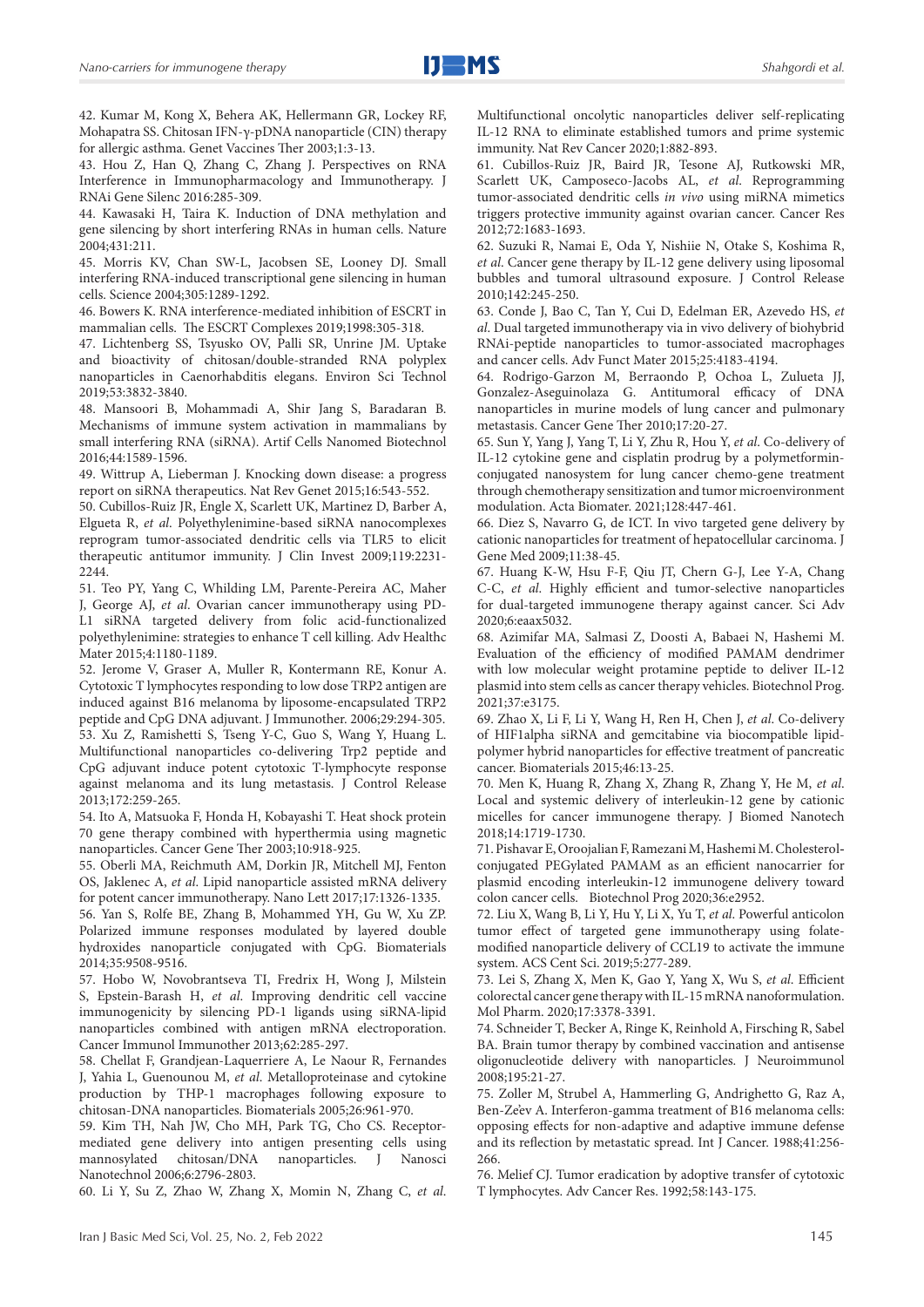77. Melief CJ, Van Der Burg SH, Toes RE, Ossendorp F, Offringa R. Effective therapeutic anticancer vaccines based on precision guiding of cytolytic T lymphocytes. Immunol Rev. 2002;188:177- 182.

78. Hulina-Tomašković A, Somborac-Bačura A, Rajković MG, Bosnar M, Samaržija M, Rumora L. Effects of extracellular Hsp70 and cigarette smoke on differentiated THP-1 cells and human monocyte-derived macrophages. Mol Immunol. 2019;111:53-63.

79. Kawai T, Akira S. TLR signaling. Cell Death Differ. 2006;13:816- 825.

80. Abiko K, Mandai M, Hamanishi J, Yoshioka Y, Matsumura N, Baba T, *et al*. PD-L1 on tumor cells is induced in ascites and promotes peritoneal dissemination of ovarian cancer through CTL dysfunction. Clin Cancer Res. 2013;19:1363-1374.

81. Duraiswamy J, Freeman GJ, Coukos G. Therapeutic PD-1 pathway blockade augments with other modalities of immunotherapy T-cell function to prevent immune decline in ovarian cancer. Cancer Res. 2013;73:6900-6912.

82. Hamanishi J, Mandai M, Iwasaki M, Okazaki T, Tanaka Y, Yamaguchi K, *et al*. Programmed cell death 1 ligand 1 and tumorinfiltrating CD8+ T lymphocytes are prognostic factors of human ovarian cancer. Proc Natl Acad Sci U S A. 2007;104:3360-3365.

83. Maine CJ, Aziz NH, Chatterjee J, Hayford C, Brewig N, Whilding L, *et al*. Programmed death ligand-1 over-expression correlates with malignancy and contributes to immune regulation in ovarian cancer. Cancer Immunol Immunother. 2014;63:215-224.

84. Li QJ, Chau J, Ebert PJ, Sylvester G, Min H, Liu G, *et al*. MiR-181a is an intrinsic modulator of T cell sensitivity and selection. Cell. 2007;129:147-161.

85. Rodriguez A, Vigorito E, Clare S, Warren MV, Couttet P, Soond DR, *et al*. Requirement of bic/microRNA-155 for normal immune function. Science. 2007;316:608-611.

86. Thai TH, Calado DP, Casola S, Ansel KM, Xiao C, Xue Y, *et al*. Regulation of the germinal center response by microRNA-155. Science. 2007;316:604-608.

87. O'Connell RM, Rao DS, Chaudhuri AA, Boldin MP, Taganov KD, Nicoll J, *et al*. Sustained expression of microRNA-155 in hematopoietic stem cells causes a myeloproliferative disorder. J Exp Med. 2008;205:5855-5894.

88. O'Connell RM, Taganov KD, Boldin MP, Cheng G, Baltimore D. MicroRNA-155 is induced during the macrophage inflammatory response. Proc Natl Acad Sci U S A. 2007;104:1604-1609.

89. Pollard JW. Tumour-educated macrophages promote tumour progression and metastasis. Nat Rev Cancer. 2004;4:71-78.

90. Cook J, Hagemann T. Tumour-associated macrophages and cancer. Curr Opin Pharmacol. 2013;13:595-601.

91. Hanahan D, Weinberg RA. Hallmarks of cancer: the next generation. 2011;144:646-674.

92. Vignali DA, Kuchroo VK. IL-12 family cytokines: immunological playmakers. Nat Immunol. 2012;13:722-728.

93. Roupakia E, Markopoulos GS, Kolettas E. IL-12-mediated transcriptional regulation of matrix metalloproteinases. Biosci Rep. 2018;38: BSR20171420.

94. Luongo M, Brigida AL, Mascolo L, Gaudino G. Possible therapeutic effects of ozone mixture on hypoxia in tumor development. Anticancer Res. 2017;37:425-435.

95. Leuschner F, Dutta P, Gorbatov R, Novobrantseva TI, Donahoe JS, Courties G, *et al*. Therapeutic siRNA silencing in inflammatory monocytes in mice. Nat Biotechnol. 2011;29:1005-1010.

96. Hu Y-L, Miao P-H, Huang B, Zhang T-Y, Hu Z-J, Tabata Y, *et al*. Reversal of tumor growth by gene modification of mesenchymal stem cells using spermine-pullulan/DNA nanoparticles. J Biomed Nanotech. 2014;10:299-308.

97. Xu J, Dai W, Wang Z, Chen B, Li Z, Fan X. Intranasal vaccination with chitosan-DNA nanoparticles expressing pneumococcal surface antigen a protects mice against nasopharyngeal colonization by *Streptococcus pneumoniae*. Clin Vaccine Immunol. 2011;18:75-81.

98. Dolina JS, Sung SS, Novobrantseva TI, Nguyen TM, Hahn YS. Lipidoid nanoparticles containing PD-L1 siRNA delivered *in vivo*  enter kupffer cells and enhance NK and CD8(+) T Cell-mediated hepatic antiviral immunity. Mol Ther Nucleic Acids. 2013;2:e72.

99. Bivas-Benita M, van Meijgaarden KE, Franken KL, Junginger HE, Borchard G, Ottenhoff TH, *et al*. Pulmonary delivery of chitosan-DNA nanoparticles enhances the immunogenicity of a DNA vaccine encoding HLA-A\*0201-restricted T-cell epitopes of Mycobacterium tuberculosis. Vaccine. 2004;22:1609-1615.

100. Zhang W, Yang H, Kong X, Mohapatra S, San Juan-Vergara H, Hellermann G, *et al*. Inhibition of respiratory syncytial virus infection with intranasal siRNA nanoparticles targeting the viral NS1 gene. Nat Med. 2005;11:56-62.

101. Kumar M, Behera AK, Lockey RF, Zhang J, Bhullar G, de la Cruz CP, *et al*. Intranasal gene transfer by chitosan–DNA nanospheres protects BALB/c mice against acute respiratory syncytial virus infection. Hum Gene Ther. 2002;13:1415-1425.

102. Spolski R, Li P, Leonard WJ. Biology and regulation of IL-2: from molecular mechanisms to human therapy. Nat Rev Immunol. 2018;18:648-659.

103. Morrison KE, Lake D, Crook J, Carlone GM, Ades E, Facklam R, *et al*. Confirmation of psaA in all 90 serotypes of Streptococcus pneumoniae by PCR and potential of this assay for identification and diagnosis. J Clin Microbiol. 2000;38:434-437.

104. Curtis MM, Way SS. Interleukin-17 in host defence against bacterial, mycobacterial and fungal pathogens. Immunology. 2009;126:177-185.

105. Zhang Z, Clarke TB, Weiser JN. Cellular effectors mediating Th17-dependent clearance of pneumococcal colonization in mice. J Clin Invest. 2009;119:1899-1909.

106. Iwai Y, Terawaki S, Ikegawa M, Okazaki T, Honjo T. PD-1 inhibits antiviral immunity at the effector phase in the liver. J Exp Med. 2003;198:39-50.

107. Loke P, Allison JP. PD-L1 and PD-L2 are differentially regulated by Th1 and Th2 cells. Proc Natl Acad Sci U S A. 2003;100:5336-5341.

108. Lechmann M, Krooshoop DJ, Dudziak D, Kremmer E, Kuhnt C, Figdor CG, *et al*. The extracellular domain of CD83 inhibits dendritic cell-mediated T cell stimulation and binds to a ligand on dendritic cells. J Exp Med. 2001;194:1813-1821.

109. Abreo A, Wu P, Donovan BM, Ding T, Gebretsadik T, Huang X, *et al*. Infant respiratory syncytial virus bronchiolitis and subsequent risk of pneumonia, otitis media, and antibiotic utilization. Clin Infect Dis. 2019;71:211-214.

110. Li X, Sambhara S, Li CX, Ettorre L, Switzer I, Cates G, *et al*. Plasmid DNA encoding the respiratory syncytial virus G protein is a promising vaccine candidate. Virology. 2000;269:54-65.

111. Murphy BR, Collins PL. Live-attenuated virus vaccines for respiratory syncytial and parainfluenza viruses: applications of reverse genetics. J Clin Investig 2002;110:21-27.

112. Schwarz B, Morabito KM, Ruckwardt TJ, Patterson DP, Avera J, Miettinen HM, *et al*. Viruslike particles encapsidating respiratory syncytial virus M and M2 proteins induce robust T cell responses. ACS Biomater Sci Eng 2016;2:2324-2332.

113. Song X, Xiao H-T, Liao C-H, Li L, Kang Q-R, Jiang Y-C, *et al*. Natural products: the master regulators of antiviral cytokines. Curr Org Chem 2017;21:1805-1823.

114. Kay AB. Allergy and allergic diseases. NEJM. 2001;344:30-37. 115. Li G, Liu Z, Liao B, Zhong N. Induction of Th1-type immune response by chitosan nanoparticles containing plasmid DNA encoding house dust mite allergen Der p 2 for oral vaccination in mice. Cell Mol Immunol 2009;6:45-50.

116. Roy K, Mao H-Q, Huang S-K, Leong KW. Oral gene delivery with chitosan–DNA nanoparticles generates immunologic protection in a murine model of peanut allergy. Nat Med